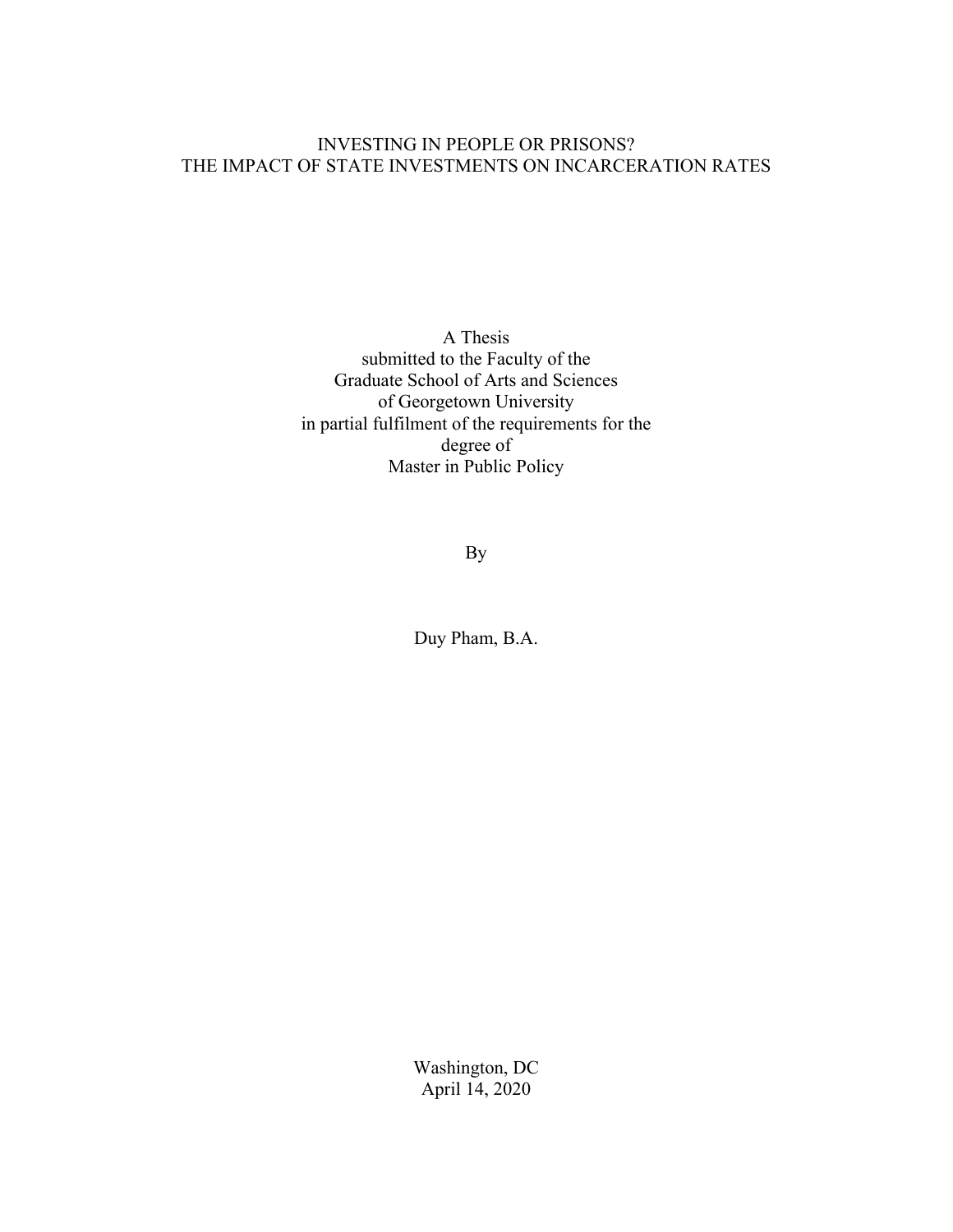# INVESTING IN PEOPLE OR PRISONS? THE IMPACT OF STATE INVESTMENTS ON INCARCERATION RATES

Duy Pham, B.A.

Thesis Advisor: John Hisnanick, Ph. D.

# **ABSTRACT**

Criminal justice reform efforts have traditionally focused on changing elements of the criminal justice system such as sentencing reform. However, there is less of a focus on reducing interaction with the criminal justice system at the front end. The demographic and social characteristics of incarcerated individuals shows that the United States incarcerates more people of color, those with lower levels of educational attainment, and those with poor economic outcomes in comparison to the general public. This indicates that those who encounter the justice system often lacked educational and economic opportunities prior to their incarceration. Because the state is responsible for educating and promoting economic security of its citizens, there is a failure of the public system to meaningfully invest in people. If state's provided education and public welfare supports, then they may be able to reduce the likelihood that someone becomes incarcerated. This research paper will look at what impact state investments on education and public welfare programs have on incarceration rates.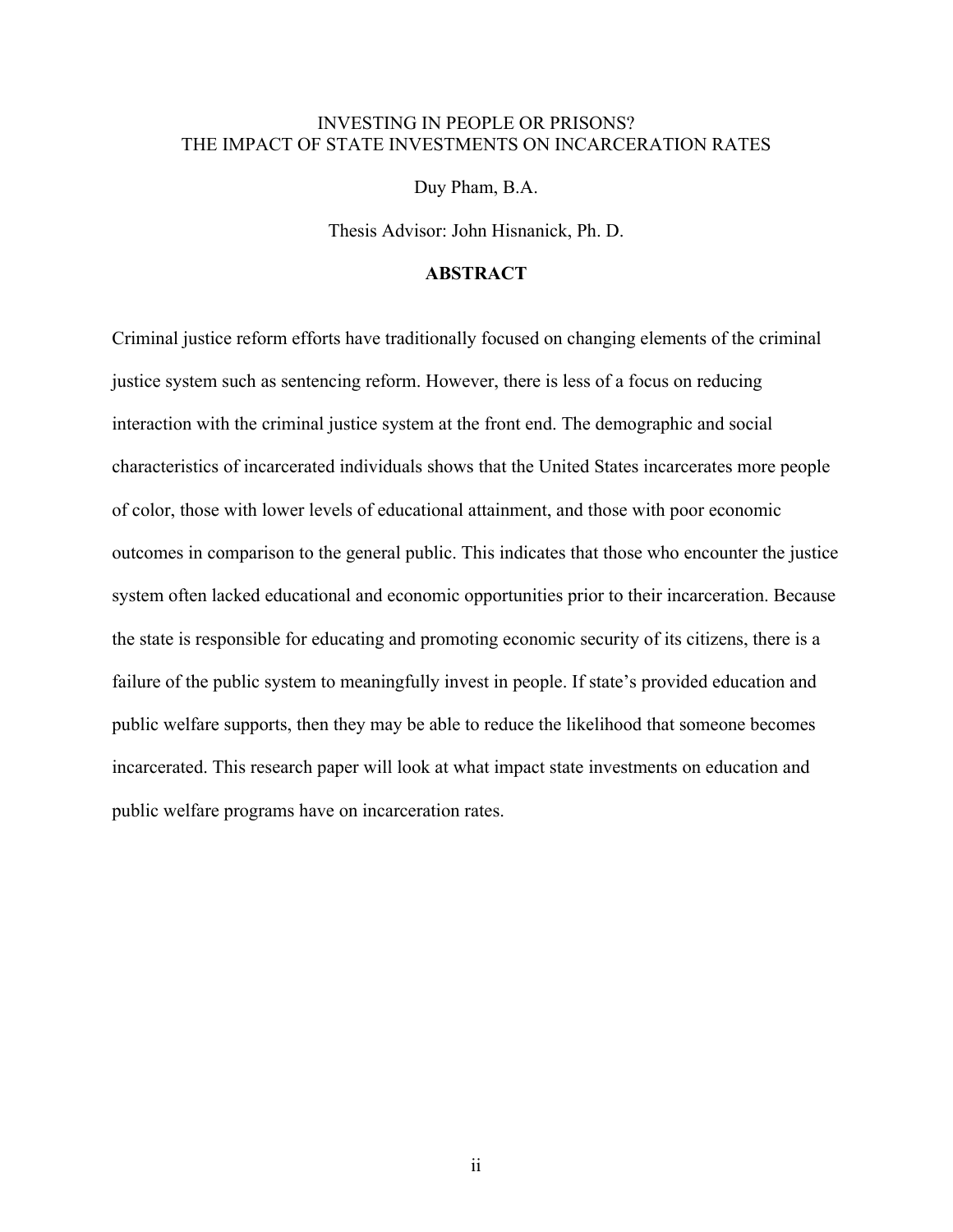# **TABLE OF CONTENTS**

| Education and employment characteristics of incarcerated individuals |  |
|----------------------------------------------------------------------|--|
|                                                                      |  |
|                                                                      |  |
| Impact of state spending on education and public welfare on          |  |
|                                                                      |  |
|                                                                      |  |
|                                                                      |  |
|                                                                      |  |
|                                                                      |  |
|                                                                      |  |
|                                                                      |  |
|                                                                      |  |
|                                                                      |  |
|                                                                      |  |
|                                                                      |  |
|                                                                      |  |
|                                                                      |  |
|                                                                      |  |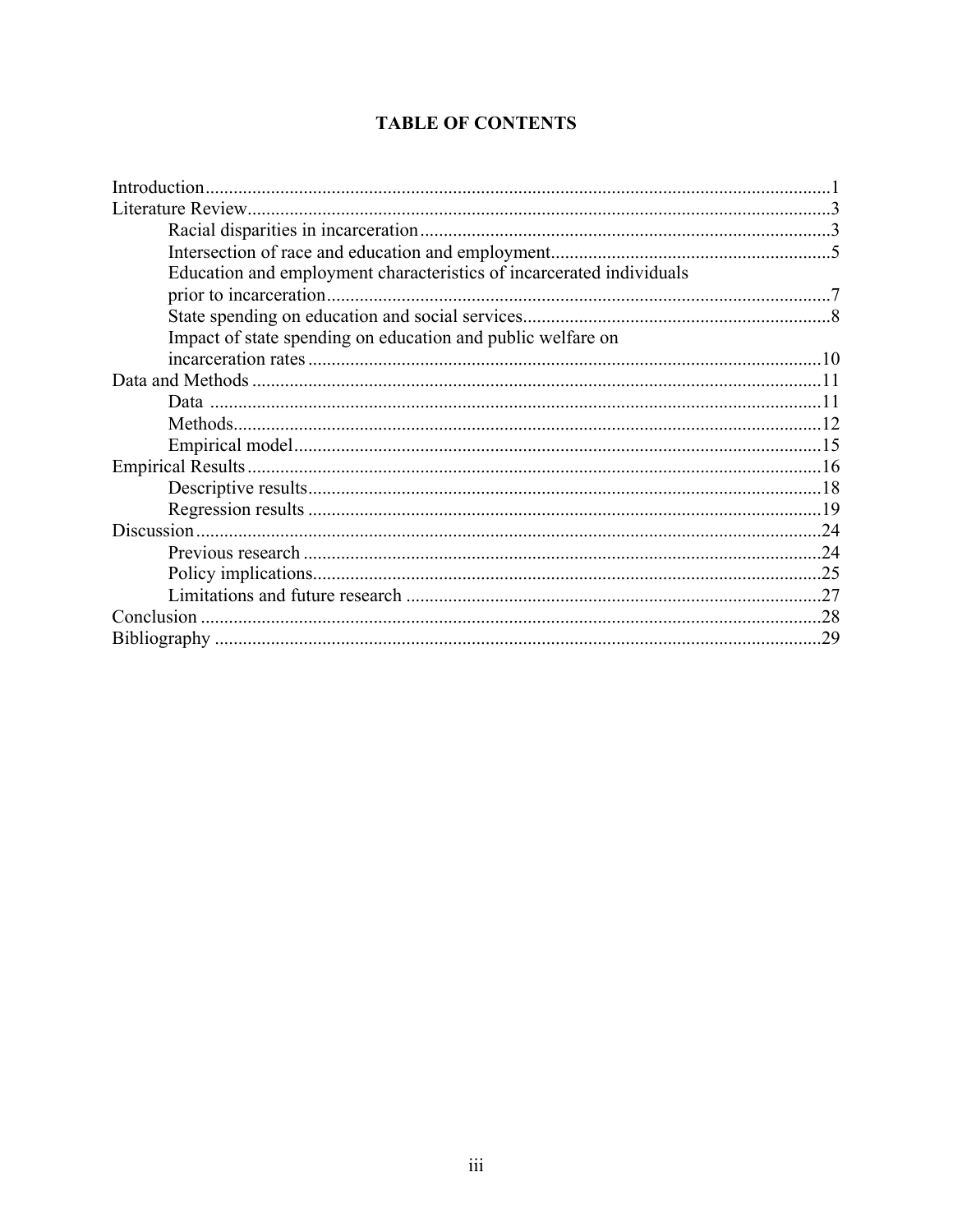#### **INTRODUCTION**

The United States incarcerates its own people at a higher rate than any other developed country. While the U.S. makes up about 4.4 percent of the world's population, we are responsible for housing over 20 percent of the world's incarcerated population. About 655 out of 100,000 people are incarcerated in the United States. In comparison, this rate is 366 in Russia,  $118$  in China, and 78 in Germany.<sup>1</sup> Furthermore, it is well documented that racial minorities are much more likely to be incarcerated than white people in the United States. Black people are about five times as likely to be incarcerated as white people while Hispanic individuals are almost twice as likely to be incarcerated than white people. 2 In addition, incarcerated individuals are more likely to come from communities lacking economic and educational opportunities prior to their incarceration. 3

Research shows that much of the racial disparities in the U.S. justice system can be explained by the legacy of racism from slavery to mass incarceration that is imbedded into U.S. criminal justice policy. Criminal justice reform has traditionally addressed the problem of mass incarceration through reducing disparities through eliminating sentencing disparities and advocating for more equitable police practices. However, there has been less of a focus on addressing the root causes of interaction with the criminal justice system. For example, addressing the economic and educational characteristics of incarcerated individuals may lead to a reduction in high rates of incarceration on the front end. Because incarcerated individuals are more likely to have lacked economic and educational opportunities prior to their incarceration,

<sup>&</sup>lt;sup>1</sup> World Prison Brief, Institute for Crime & Justice Policy Research, "Highest to Lowest – Prison Population Rate," https://www.prisonstudies.org/highest-to-lowest/prison\_population\_rate?field\_region\_taxonomy\_tid=All <sup>2</sup> The Sentencing Project, "Criminal Justice Facts," https://www.sentencingproject.org/criminal-justice-facts/

<sup>3</sup> National Center for Education Statistics, Digest of Education Statistics, 2015 (NCES 2016-014), Chapter 3, U.S. Department of Education 2016. https://nces.ed.gov/fastfacts/display.asp?id=98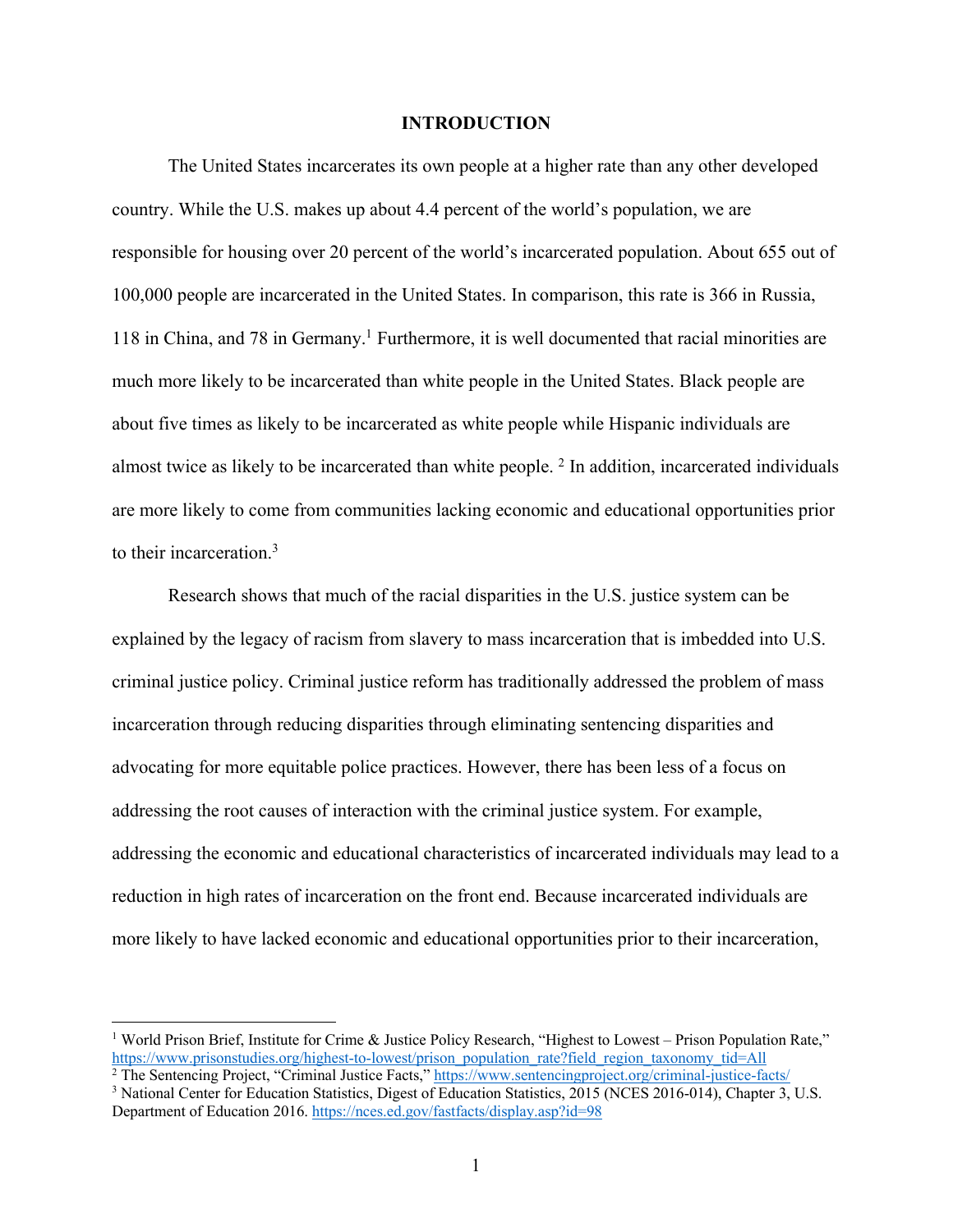policymakers may be able to reduce incarceration rates by investing in education and other antipoverty programs. This paper will look at the impact of public investments in education and social services on incarceration rates.

The criminal justice system unjustly targets low-income people and people of color, perpetuating racial and social inequality. For the betterment of society, it is the state's responsibility to reduce inequality. It is also the state's responsibility to educate its citizens and ensure economic sufficiency. Under the assumption that states can impact economic mobility through investments in education and social services, greater funding for education and social services may lead to lower rates of incarceration. I hypothesize that states that have greater levels of investment in education and social programs will have lower incarceration rates. However, it is important to note the demonstrable role that race plays in the criminal justice system and in educational and economic disparities. Intentionally controlling for race and discussing its role throughout is paramount to any analysis that is drawn.

Databases that this research uses are the National Corrections Reporting Program to synthesize data on state incarceration rates. This database also has information on racial/ethnic characteristics of incarcerated individuals. Data from the Centers on Disease Control's Vital Statistics System Data contains information on state demographics. In addition, the Census of Governments annual survey of state and local government finances are used for state expenditure data, while state population data is drawn from the American Community Survey (ACS).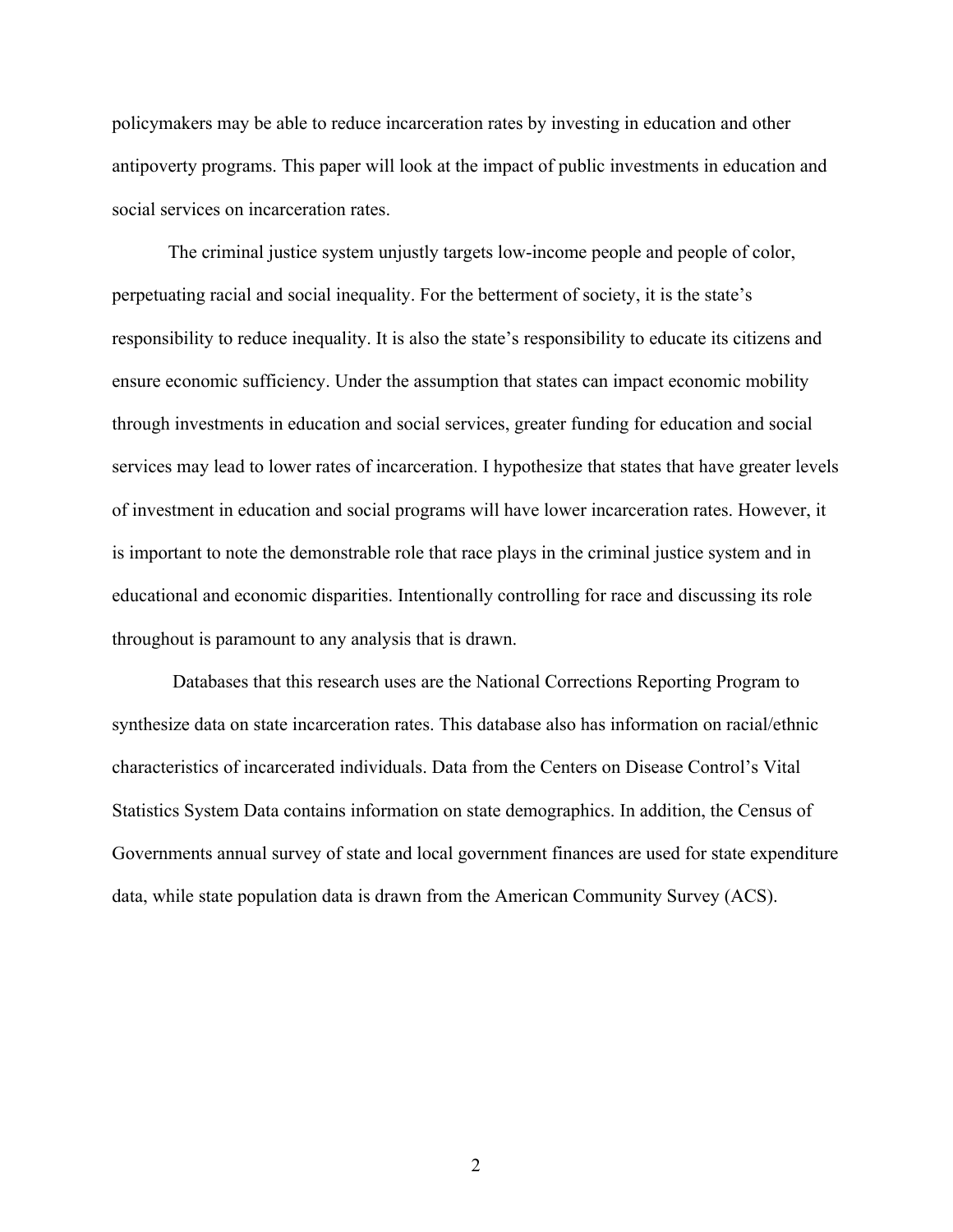#### **LITERATURE REVIEW**

Much research has been done examining the relationship between rates of incarceration and social factors such as education and employment. This body of research provides evidence that economic stability and education can impact incarceration rates. However, there is also significant research on the relationship between race and incarceration that is independent of the relationship between race and education and employment levels. For example, there are racial disparities in incarceration rates, educational attainment, and employment. While incarcerated individuals are more likely to be people of color, they are also more likely to have lower levels of educational attainment and employment outcomes than non-incarcerated individuals.

However, research also shows that education and employment rates are impacted by state spending in education and social services. While the existing research shows how education, employment and race are all factors in determining incarceration rates, it does not explicitly show how state spending on education and social services can impact incarceration rates. This paper seeks to fill that gap and make a link between state investments in education and social services and incarceration rates.

#### *Racial disparities in incarceration*

Racial minorities are "overrepresented in delinquency, offending, victimization, and at all stages of the criminal justice process from arrest to pretrial detention, sentencing, and confinement,"<sup>4</sup> which drives racial disparities in incarceration. According to the Bureau of Justice Statistics, 35 percent of individuals incarcerated in state facilities are white, 38 percent are Black, and 21 percent are Hispanic.<sup>5</sup> Compared to the general population, 62 percent are white, 13

<sup>4</sup> Rosich, Katherine J. Race*, Ethnicity, and the Criminal Justice System*, 2007, American Sociological Association.

<sup>5</sup> Carson, E. A., *Prisoners in 2014*, 2015. Bureau of Justice Statistics.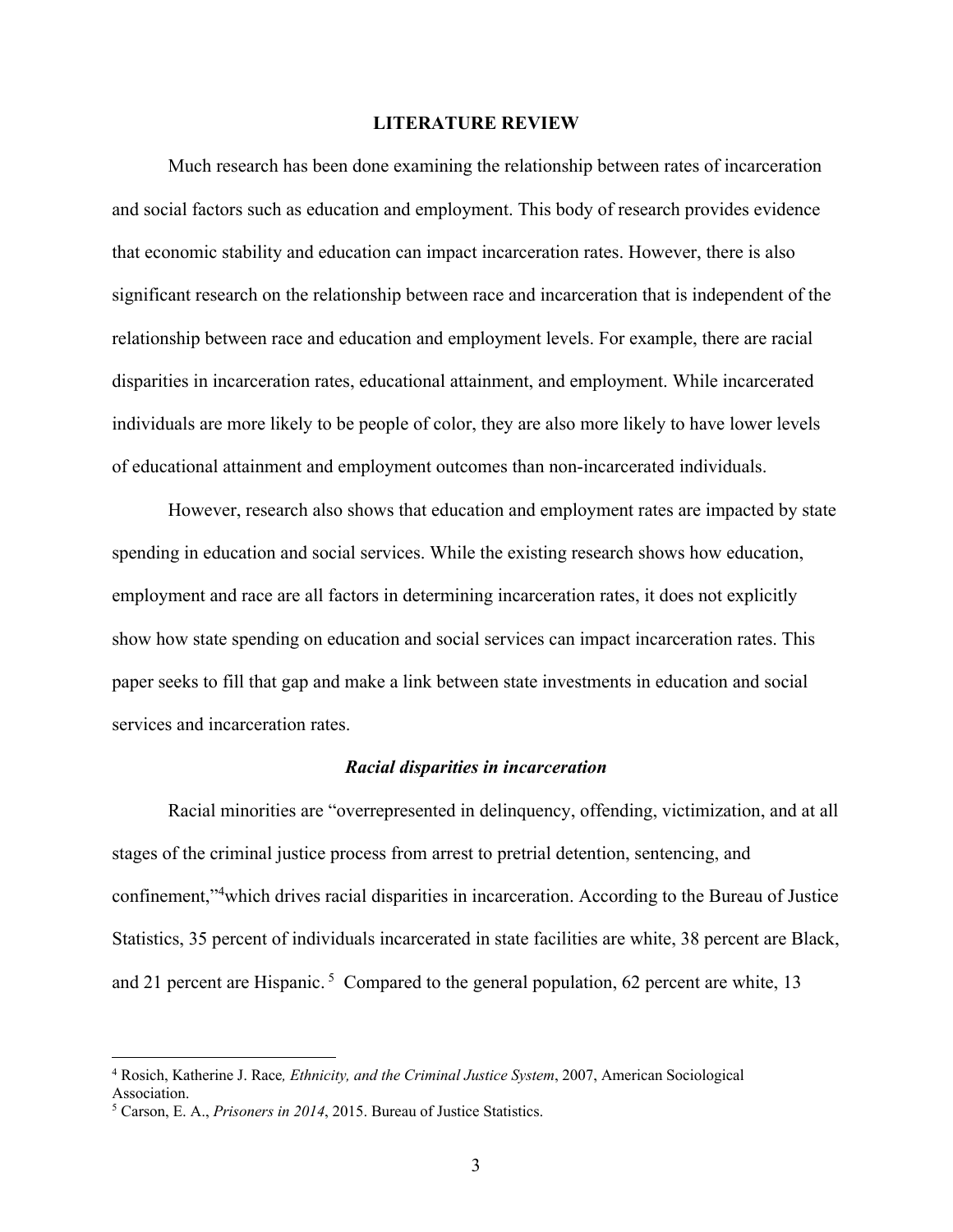percent are Black, and 17 percent are Hispanic. This indicates that Black people are over five times more likely to be incarcerated than white people and Hispanic people are incarcerated at 1.4 times the rate of white people.<sup>6</sup>

Many researchers argue that this is largely due to racial discrimination that is "pervasive and deeply rooted throughout the criminal justice system."7 However, there are disparities in crime rates among certain communities leading researches to conclude "that the social science research overall shows that racial discrimination does occur in some stages of justice processing, some of the time, and in some places, and that small differences in treatment accumulate across the criminal justice system and over time, resulting in larger racially different outcomes."8 For example, while research shows that African Americans are more likely to be arrested and sentenced more severely for the same crimes as whites, $9$  there is also evidence that African American communities are involved in violent crimes at higher rates than their white counterparts.10 Similarly, however, researchers note that white collar crime, including drug crime, is disproportionately committed by whites and is often unpunished, ultimately leading to increased disparities in the criminal justice system.<sup>11</sup> Studies show that there are a variety of factors that impact racial disparities in criminal justice involvement including law enforcement practices, past convictions, and punitive sentencing policies.12

<sup>6</sup> Nellis, Ashley, *The Color of Justice: Racial and Ethnic Disparity in State Prisons,* The Sentencing Project, June 14, 2016, https://www.sentencingproject.org/publications/color-of-justice-racial-and-ethnic-disparity-in-stateprisons/. 7 Rosich, Katherine J. Race*, Ethnicity, and the Criminal Justice System*

<sup>8</sup> Rosich, Katherine J. Race*, Ethnicity, and the Criminal Justice System*

<sup>9</sup> Nellis, Ashley, *The Color of Justice: Racial and Ethnic Disparity in State Prisons*

<sup>10</sup> Nellis, Ashley, Greene, Judy, Mauer, Marc, *Reducing Racial Disparity in the Criminal Justice System*, The Sentencing Project, https://www.sentencingproject.org/wp-content/uploads/2016/01/Reducing-Racial-Disparity-inthe-Criminal-Justice-System-A-Manual-for-Practitioners-and-Policymakers.pdf<br><sup>11</sup> Ibid.

 $12$  Ibid.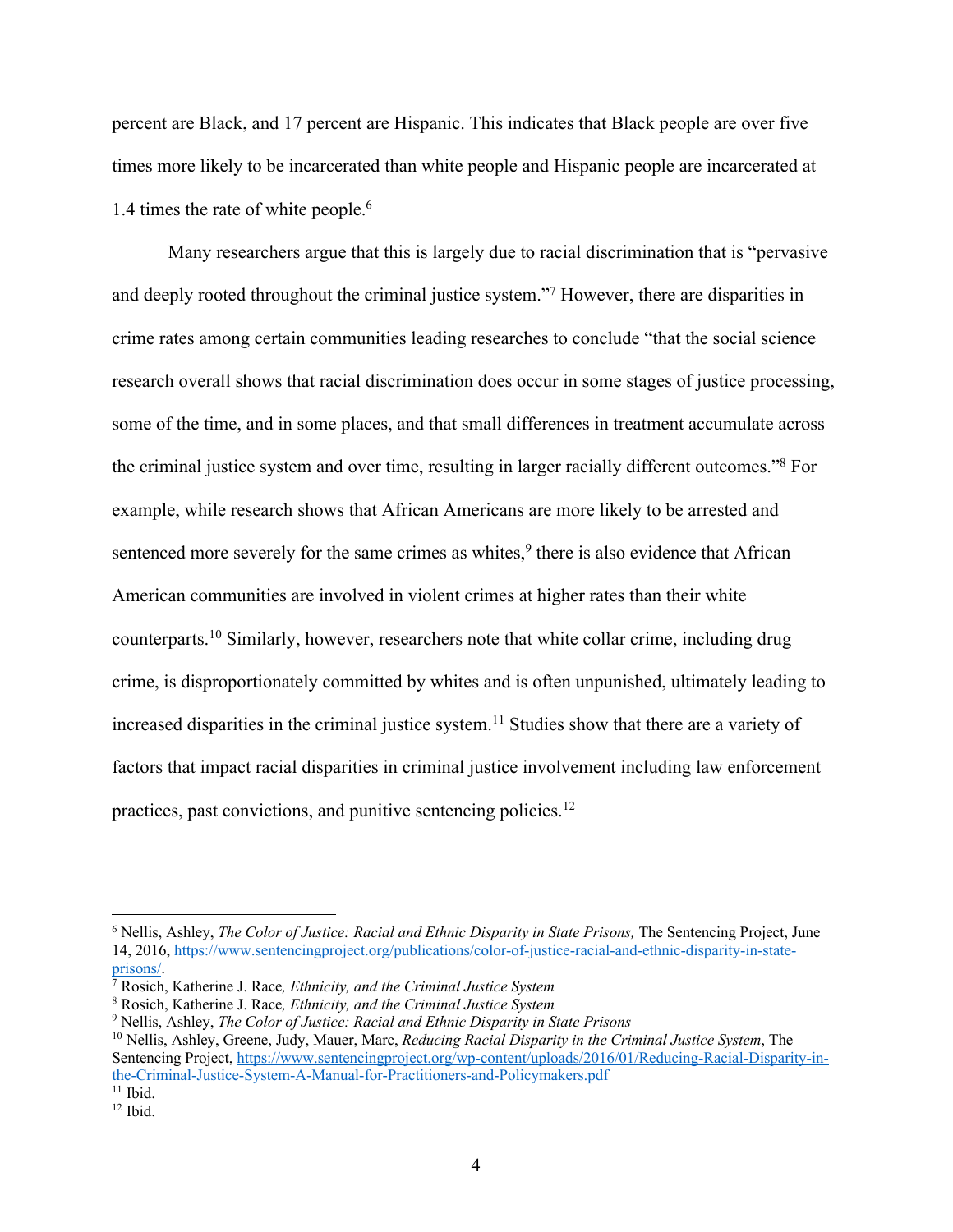For example, police activity is higher in communities of color leading to higher rates of arrests in those communities. Research shows that white, Black and Latinx people use and sell illegal drugs at similar rates with whites using at slightly higher rates.13 However, people of color make up the majority of drug arrests. In some states, this disparity results in Black men being incarcerated twenty to fifty times the rate of white men for drug related offenses.14

Researchers from The Sentencing Project write, "Claims that racial disparities in the criminal justice system reflect disparate minority offending in crime are incomplete. If lawenforcement resources are heavily focused in poor neighborhoods, if the public safety strategy consists mostly of arrest and prosecution, and if there are insufficient economic, educational, and social service resources, racial disparities in criminal justice outcomes are inevitable."<sup>15</sup> It is therefore important to note the intersection of race, education and employment that impact disparate incarceration rates.

#### *Intersection of race and education and employment*

Research shows that concentrated poverty in communities of color impacts incarceration rates and contribute to racial disparities in education and economic outcomes. Studies show that "communities that are racially segregated and have high concentrations of poverty and unemployment…experience higher levels of crime and violence."<sup>16</sup> Racial segregation through discriminatory housing policies and practices have led to increased poverty in black communities that create some of the social conditions that lead to crime.<sup>17</sup>

<sup>13</sup> Alexander, Michelle, *The New Jim Crow*, New Press, 2010.

 $14$  Ibid.

<sup>15</sup> Nellis, Ashley, Greene, Judy, Mauer, Marc, *Reducing Racial Disparity in the Criminal Justice System*

<sup>16</sup> Rosich, Katherine J. Race*, Ethnicity, and the Criminal Justice System*

<sup>17</sup> Massey, Douglas, *Segregation and Violent Crime in Urban America*, Russel Sage Foundation.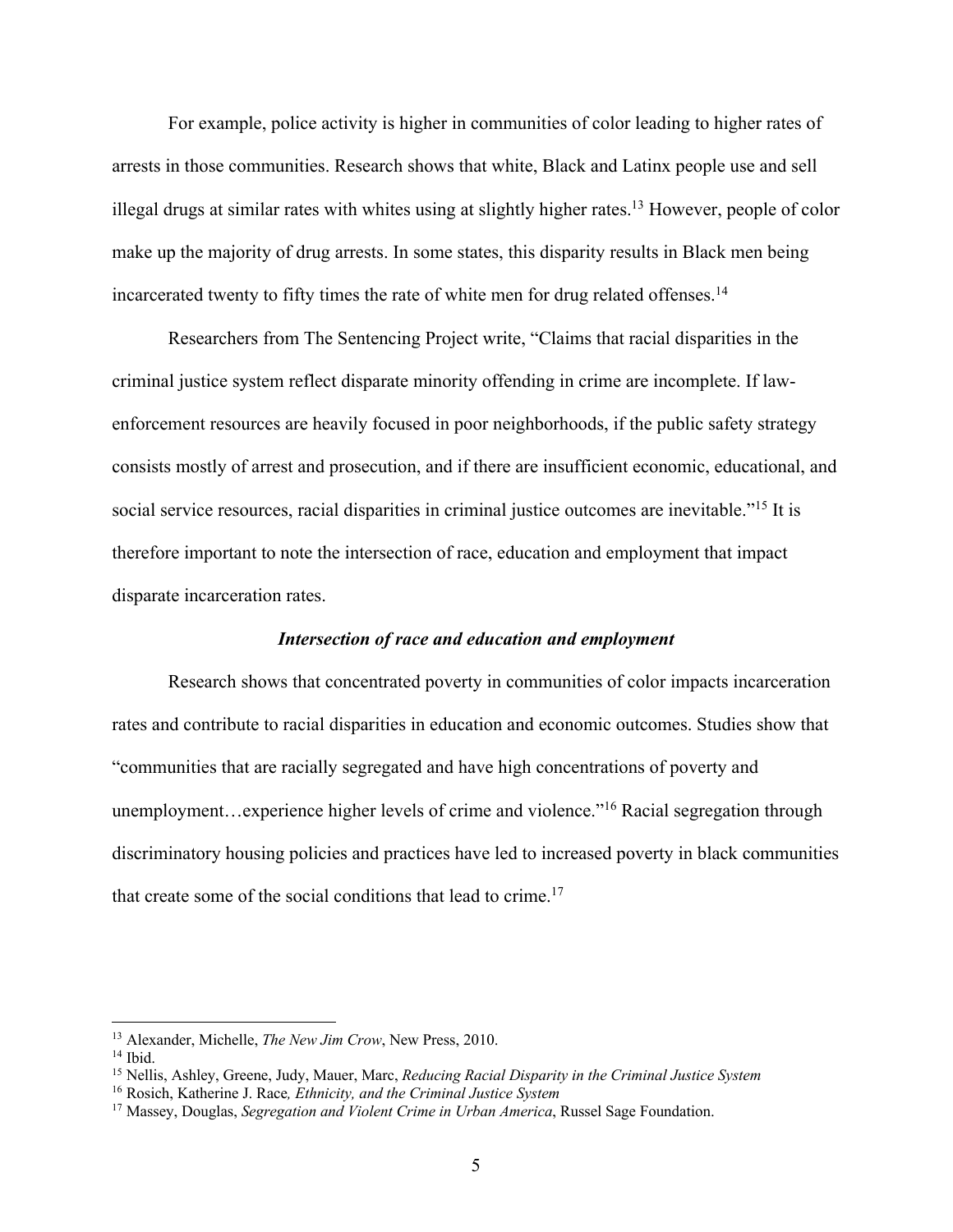Policies driven by segregation, redlining, evictions and exclusion since the end of the Civil War have resulted in an incredible racial attainment gap, particularly among Black and white Americans. According to the U.S. Department of Education, only 24 percent of Black Americans and 17 percent of Hispanic Americans have a bachelor's degree or higher, compared to 38 percent of white Americans.18 Despite passage of the Civil Rights Act, disparities persist and racial minorities face disparities in wages and employment. Overall, Black workers are twice as likely to be unemployed as white workers and have experienced higher rates of unemployment since the Civil War.<sup>19</sup> On average, Black workers also earn 27.5 percent less than white workers.<sup>20</sup> While discrimination can explain some of the gap, some of the racial attainment gap can be explained by public policy choices that excluded Black Americans and the legacy of slavery. Bertocchi and Dimico write that "the racial gap in attainment between Blacks and whites has been persistently determined by the initial gap, determined by slavery." They also find that the initial racial gap in education has impacted income growth since slavery.<sup>21</sup>

The impact of mass incarceration on racial minorities also drives attainment gaps and exasperates inequality. Western and Pettit write, "the social and economic penalties that flow from incarceration are accrued by those who already have the weakest economic opportunities. Mass incarceration thus deepens disadvantage and forecloses mobility to the most marginal in society…carceral inequalities are intergenerational, affecting not just those who go to prison and

<sup>&</sup>lt;sup>18</sup> National Center for Education Statistics, Digest of Education Statistics, 2015 (NCES 2016-014), Chapter 3, U.S. Department of Education 2016. https://nces.ed.gov/fastfacts/display.asp?id=98

<sup>19</sup> Williams, Jhacova, Wilson, Valerie, "Black workers endure persistent racial disparities in employment outcomes," Economic Policy Institute, August 27, 2019, https://www.epi.org/publication/labor-day-2019-racialdisparities-in-employment/

 $^{20}$  Gould, Elise, "Stark black—white divide in wages is widening further," Economic Policy Institute, February 27, 2019, https://www.epi.org/blog/stark-black-white-divide-in-wages-is-widening-further/

<sup>&</sup>lt;sup>21</sup> Bertocchi, Graziella, Dimico, Arcangelo, *The racial gap in education and the legacy of slavery*, Journal of Comparative Economics, November 2012, https://doi.org/10.1016/j.jce.2012.04.001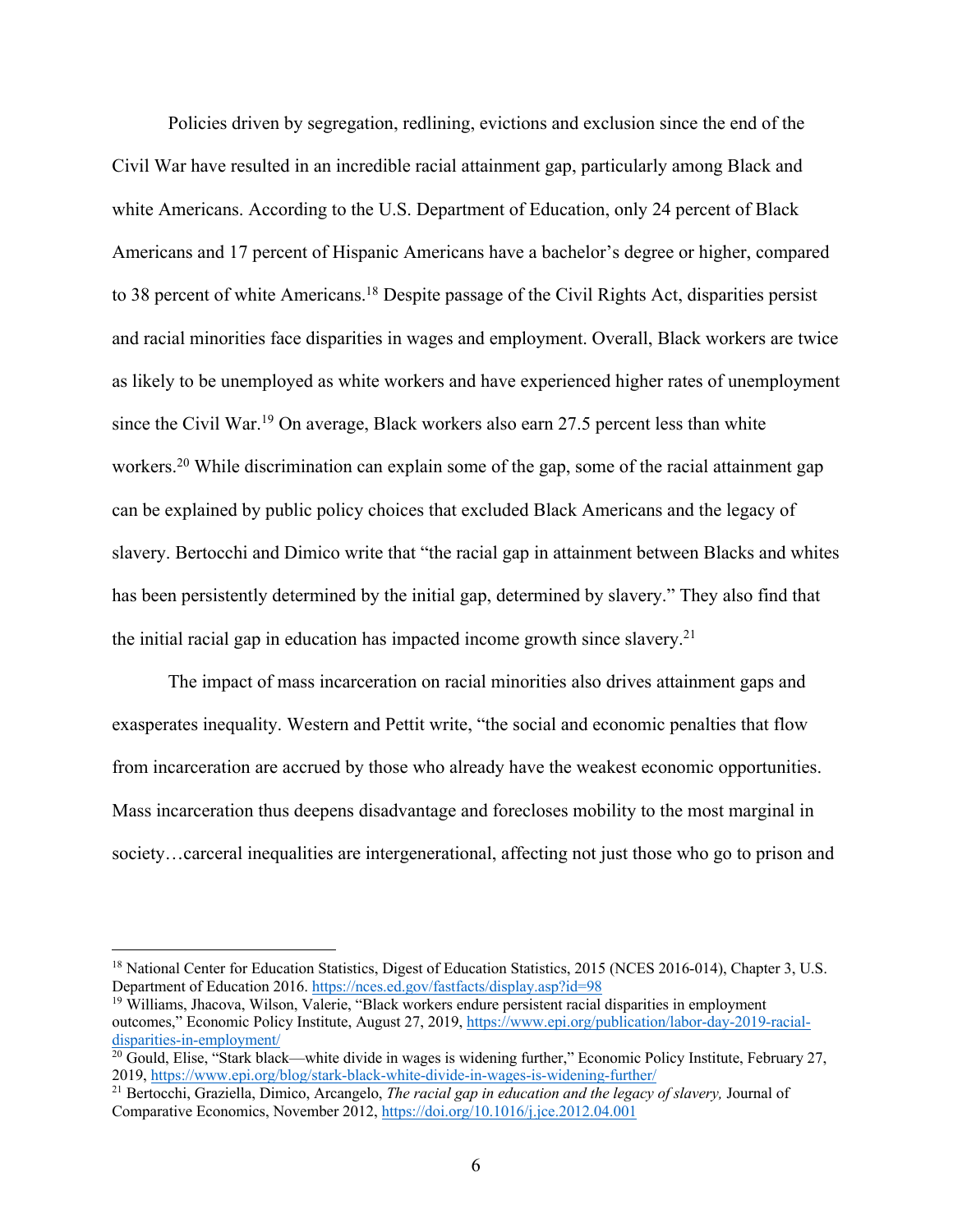jail but their families and children, too."<sup>22</sup> Because state policy choices have impacted racial segregation and attainment gaps that often lead to incarceration, it is no surprise that incarcerated individuals are more likely to be racial minorities *and* have lower levels of educational attainment and employment outcomes prior to their incarceration.23

## *Education and employment characteristics of incarcerated individuals prior to incarceration*

As education is positively correlated with earnings and employment, incarcerated individuals lack both educational opportunities and high-quality employment opportunities prior to incarceration. <sup>24</sup> Across all races and for men and women, incarcerated individuals in 2014 had a median annual income that was 41% less than non-incarcerated people of similar ages prior to their incarceration.<sup>25</sup> Furthermore, according to a Department of Education report, 30 percent of incarcerated individuals do not have a high school diploma compared to just 14 percent of nonincarcerated adults. Only six percent of incarcerated individuals have a postsecondary credential compared to 37 percent of nonincarcerated adults.26

While low levels of educational attainment and lower levels of income are true among all incarcerated individuals, "disparities of race, class, gender, and age have produced extraordinary rates of incarceration among young African American men with little schooling."<sup>27</sup> Western and Pettit find that the growth in incarceration rates over the last 50 years has primarily grown among

<sup>25</sup> Rabuy, Bernadette; Kopf Daniel, *Prisons of Poverty: Uncovering the pre-incarceration incomes of the imprisoned*, Prison Policy Institute, July 9, 2015. https://www.prisonpolicy.org/reports/income.html

<sup>22</sup> Western, Bruce; Pettit, Becky, *Incarceration & Social inequality*, American Academy of Arts & Sciences, 2010, https://www-mitpressjournals-org.proxy.library.georgetown.edu/doi/pdf/10.1162/DAED\_a\_00019<br><sup>23</sup> Ibid

<sup>&</sup>lt;sup>24</sup> Western, Bruce; Kleykamp, Meredith; Rosenfeld, Jake, *Did Falling Wages and Employment Increase U.S. Imprisonment?*, Princeton University, January 2005, https://www.russellsage.org/sites/all/files/u4/Kleykamp,%20Rosenfeld,%20%26%20Western\_Falling%20Wages.pd f

<sup>&</sup>lt;sup>26</sup> Highlights from the U.S. PIAAC Survey of Incarcerated Adults: Their Skills, Work Experience, Education and Training, Program for the International Assessment of Adult Competencies: 2014, National Center for Education Statistics, U.S. Department of Education, https://nces.ed.gov/pubs2016/2016040.pdf. 27 Western, Bruce; Pettit, Becky, *Incarceration & Social inequality*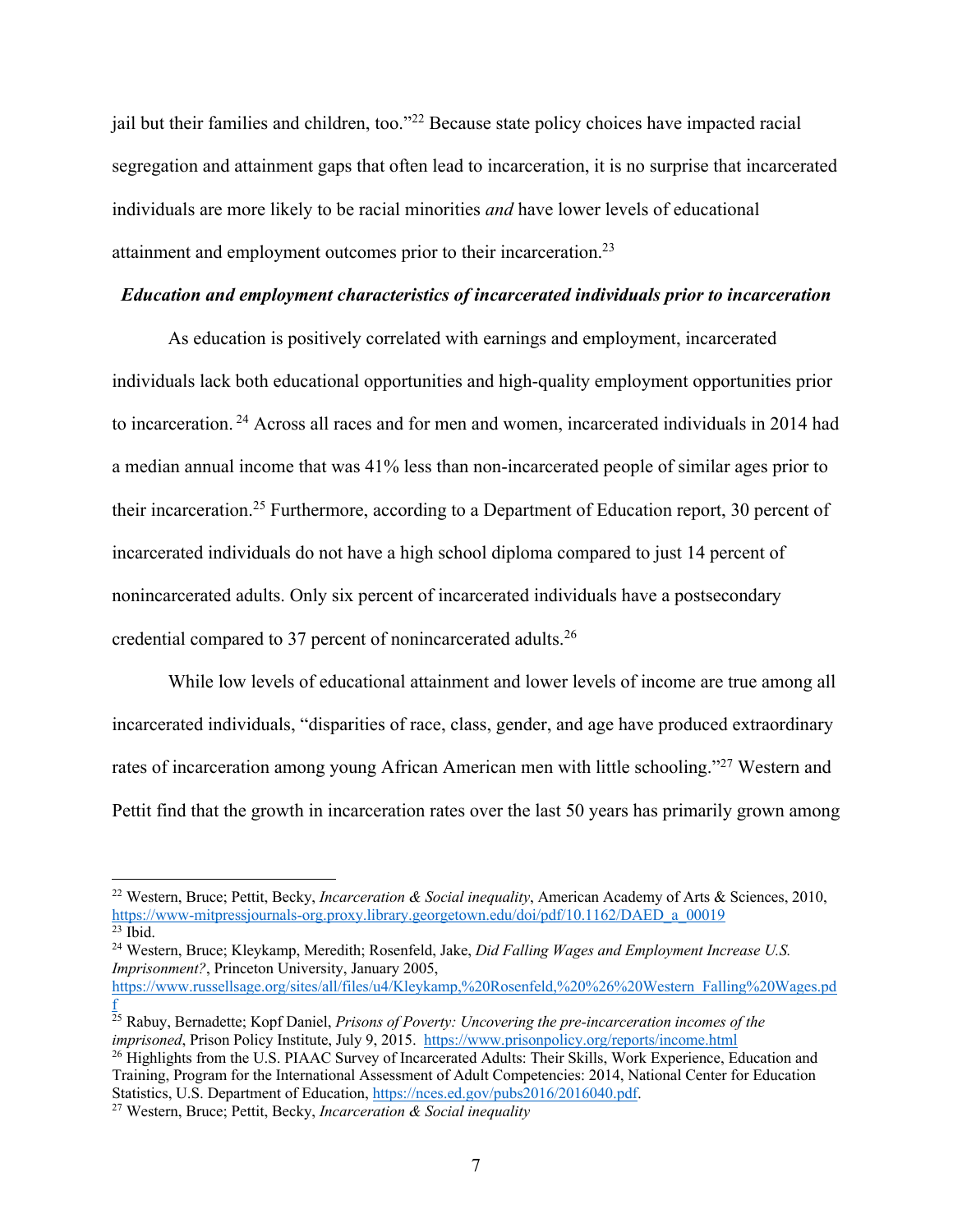those who dropped out of high school. For African American men, 37 percent of those who dropped out of high school were incarcerated in 2008. In comparison, about 12 percent of white men who dropped out of high school were incarcerated at the same time.28

Furthermore, Looney and Turner find that only 49 percent of prime-age men were employed three years prior to their incarceration. For those that were employed, their median earnings were only \$6,250 with only 13 percent earning more than \$15,000.<sup>29</sup> This tracks with research from Lageson and Uggen that find that quality, legal employment leads to reduced crime.30

Kleykamp, Rosenfeld and Western find the increase in educational inequality in incarceration was consistent with falling wages and earnings. They find that if weekly earnings and employment rates among non-college educated Black and white men from the 1980s had persisted through the late 1990s, then prison admission rates would have been 15 to 25 percent lower for this cohort.<sup>31</sup>

## *State spending on education and social services*

Over the last 50 years while spending for corrections has increased, state spending on education and social services have decreased.<sup>32</sup> Corrections spending increased dramatically beginning in the mid-1980s, and if that level of spending were adjusted to 2013 dollars, states

<sup>29</sup> Looney, Adam; Turner, Nicholas, *Work and opportunity before and after incarceration*, The Brookings Institution, March 2018, https://www.brookings.edu/wp-

content/uploads/2018/03/es<sup>20180314</sup> looneyincarceration final.pdf

<sup>30</sup> Lageson, Sarah; Uggen, Christopher, *How Work Affects Crime—And Crime Affects Work—Over the Life Course*, Handbook of Life-Course Criminology: Emerging Trends and Directions for Future Research, 2013, http://users.soc.umn.edu/~uggen/Lageson\_Uggen\_Handbook\_12.pdf

 $28$  Ibid.

<sup>31</sup> Western, Bruce; Kleykamp, Meredith; Rosenfeld, Jake, *Did Falling Wages and Employment Increase U.S. Imprisonment?*

<sup>32</sup> Mitchell, Michael; Leachman, Michael, *Changing Priorities: State Criminal Justice Reforms and Investments in Education*, Center on Budget and Policy Priorities, October 2014, https://www.cbpp.org/research/changingpriorities-state-criminal-justice-reforms-and-investments-in-education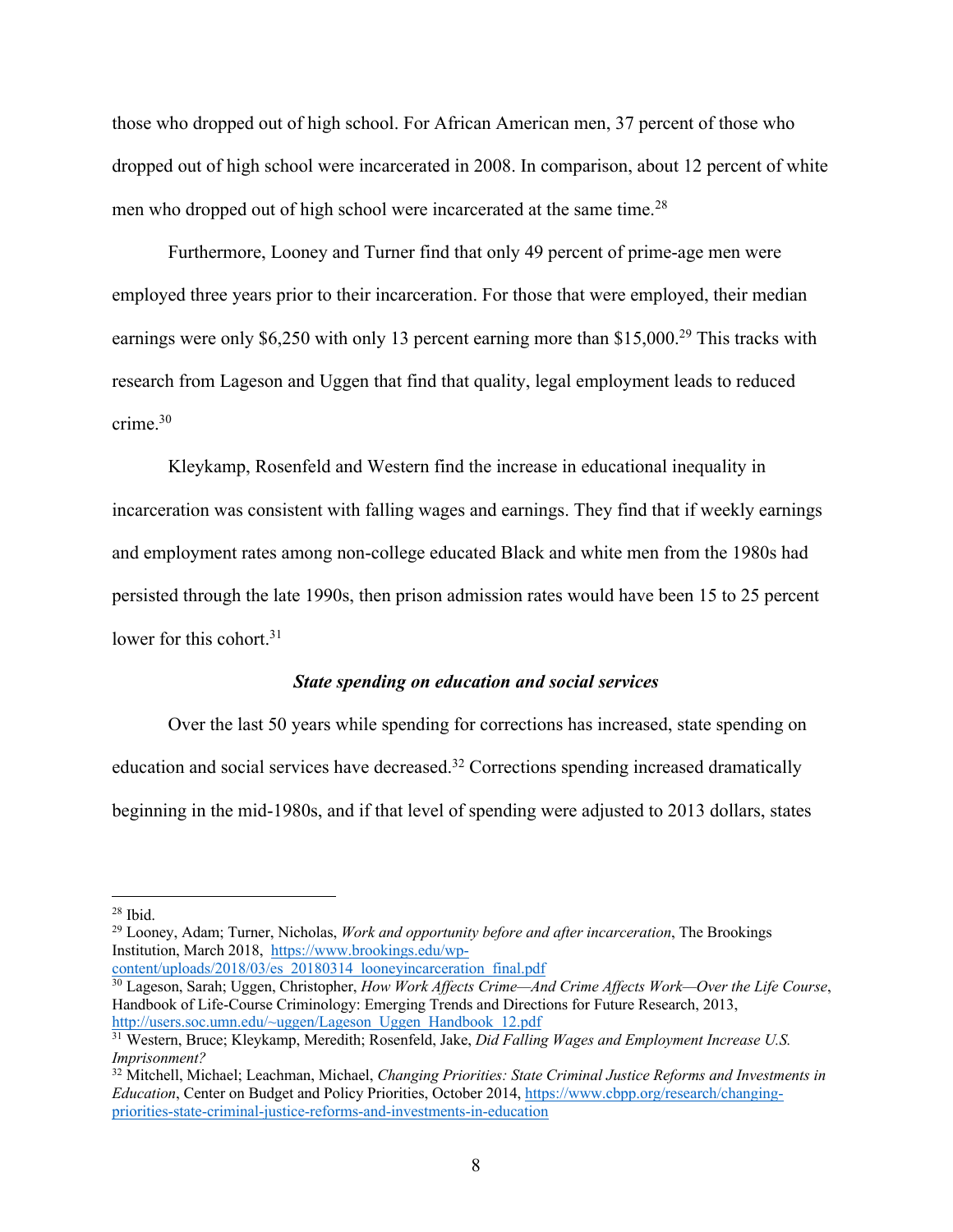would have an estimated \$28 billion more each year.<sup>33</sup> Much of this divestment has impacted the quality of education in high poverty neighborhoods, which are also predominately minority communities and communities impacted by mass incarceration.<sup>34</sup>

Increased spending on corrections led to states spending an average of 70 percent of general funds on higher education to just 53 percent in 2000.35 States are also spending less per student for K-12 schools than they were before the Great Recession in 2008, while maintaining spending on corrections. In fact, the states with the deepest funding cuts since the recession are among those with the highest incarceration rates.<sup>36</sup>

Furthermore, funding for social service programs has greatly diminished over time, largely after the Clinton administration's welfare reform policies in the 1990s. Among federal resources distributed to the states, according to the Center on Budget and Policy Priorities, funding for all major housing, health and social service block grants have fallen by 26 percent since they first began.37 This is especially true for workforce development programs despite the economic incentive for skills development among low-income individuals.<sup>38</sup> The federal job training block grant has fallen 69 percent since its inception in 1982.39 Holzer writes that job training programs for low-income youth and adults are cost effective and are an effective antipoverty strategy.40 Similarly to cuts in education, cuts to workforce development programs

<sup>35</sup> Justice Policy Institute, *Cellblocks or Classrooms?*, September 2002,

http://www.justicepolicy.org/uploads/justicepolicy/documents/02-09\_rep\_cellblocksclassrooms\_bb-ac.pdf <sup>36</sup> <sup>36</sup> Mitchell, Michael; Leachman, Michael, *Changing Priorities: State Criminal Justice Reforms and Investments in Education*

 $33$  Ibid.<br> $34$  Ibid.

<sup>37</sup> Shapiro, Isaac; et al., *Funding for Housing, Health, and Social Services Block Grants Has Fallen Markedly Over Time*, Center on Budget and Policy Priorities, March 2016, https://www.cbpp.org/research/federal-budget/fundingfor-housing-health-and-social-services-block-grants-has-fallen

<sup>38</sup> Holzer, Harry, *Workforce Development as an Antipoverty Strategy: What Do We Know? What Should We Do?,*  Urban Institute and IZA, October 2008, http://ftp.iza.org/dp3776.pdf

<sup>39</sup> Shapiro, Isaac; et al., *Funding for Housing, Health, and Social Services Block Grants Has Fallen Markedly Over Time*

<sup>40</sup> Holzer, Harry, *Workforce Development as an Antipoverty Strategy: What Do We Know? What Should We Do?*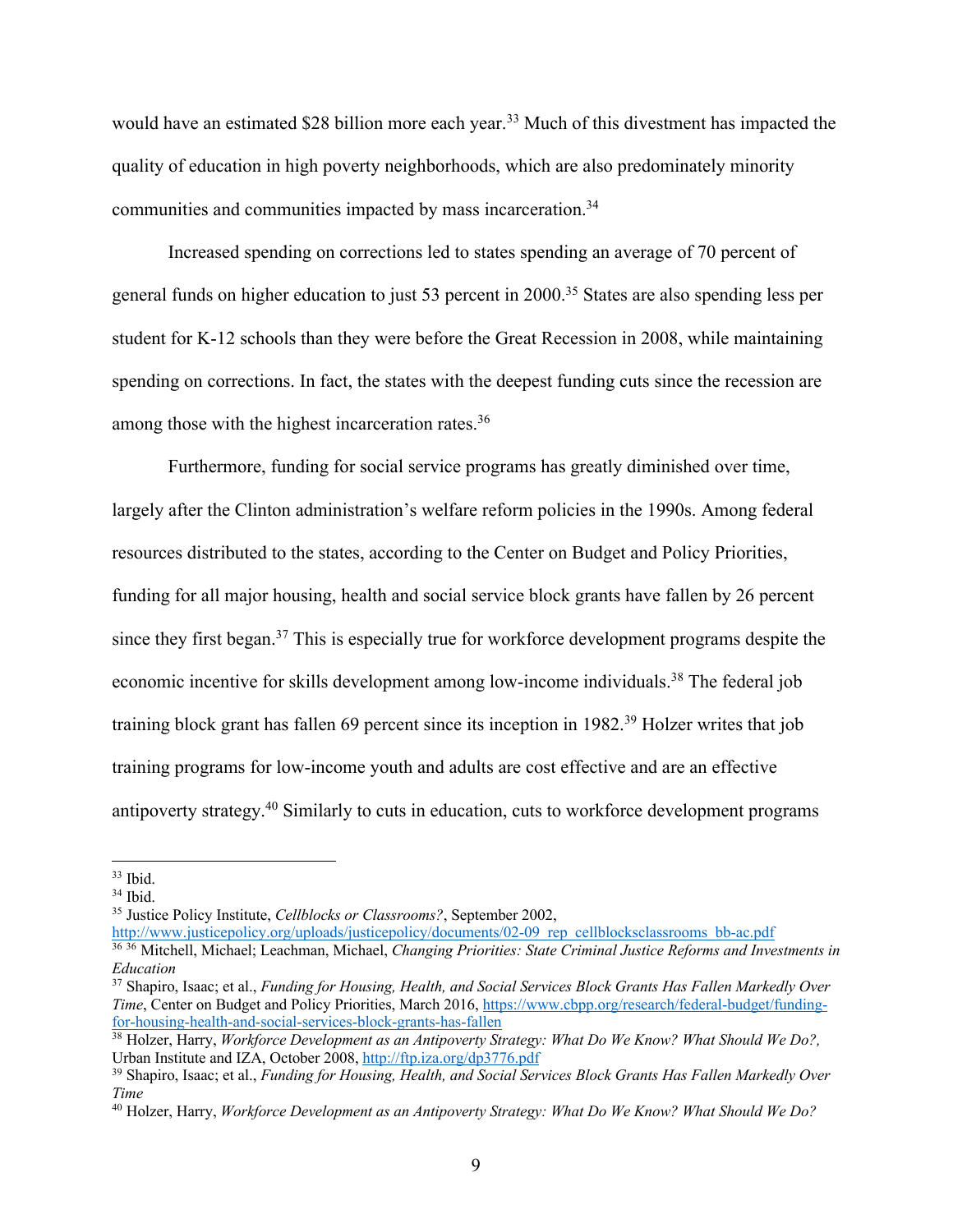have primarily hurt already disadvantaged communities that are disproportionately impacted by the criminal justice system.41

#### *Impact of state spending on education and public welfare on incarceration rates*

As discussed above, the current research shows that cuts to education and social service programs occurred while spending for corrections increased. However, the impact of these cuts on incarceration have not been explored. State spending on education can increase high school graduation rates, college attendance, and close racial attainment gaps.42 Similarly, investments in workforce development programs can increase employment and earnings among disadvantaged communities.43 Spending on social programs writ large also empirically reduce poverty. For example, in 2018, social programs such as social security, supplemental security income, housing subsidies and unemployment insurance kept over 40 million Americans out of poverty.<sup>44</sup>

Since incarceration has largely impacted communities of color and those with low levels of educational attainment and low levels of economic opportunity, funding changes may have impacted incarceration rates. This research will explore the impact of this funding on incarceration rates and suggest that state investments in education and social programs is a crucial component to reversing mass incarceration.

<sup>43</sup> Holzer, Harry, *Workforce Development as an Antipoverty Strategy: What Do We Know? What Should We Do?*

<sup>&</sup>lt;sup>41</sup> Ibid.<br><sup>42</sup> Mitchell, Michael; Leachman, Michael, *Changing Priorities: State Criminal Justice Reforms and Investments in Education*

<sup>44</sup> Wolfe, Julia; Blair, Hunter, "Government programs kept tens of millions out of poverty in 2018," Economic Policy Institute, September 11, 2019, https://www.epi.org/blog/government-programs-keep-tens-of-millions-out-ofpoverty/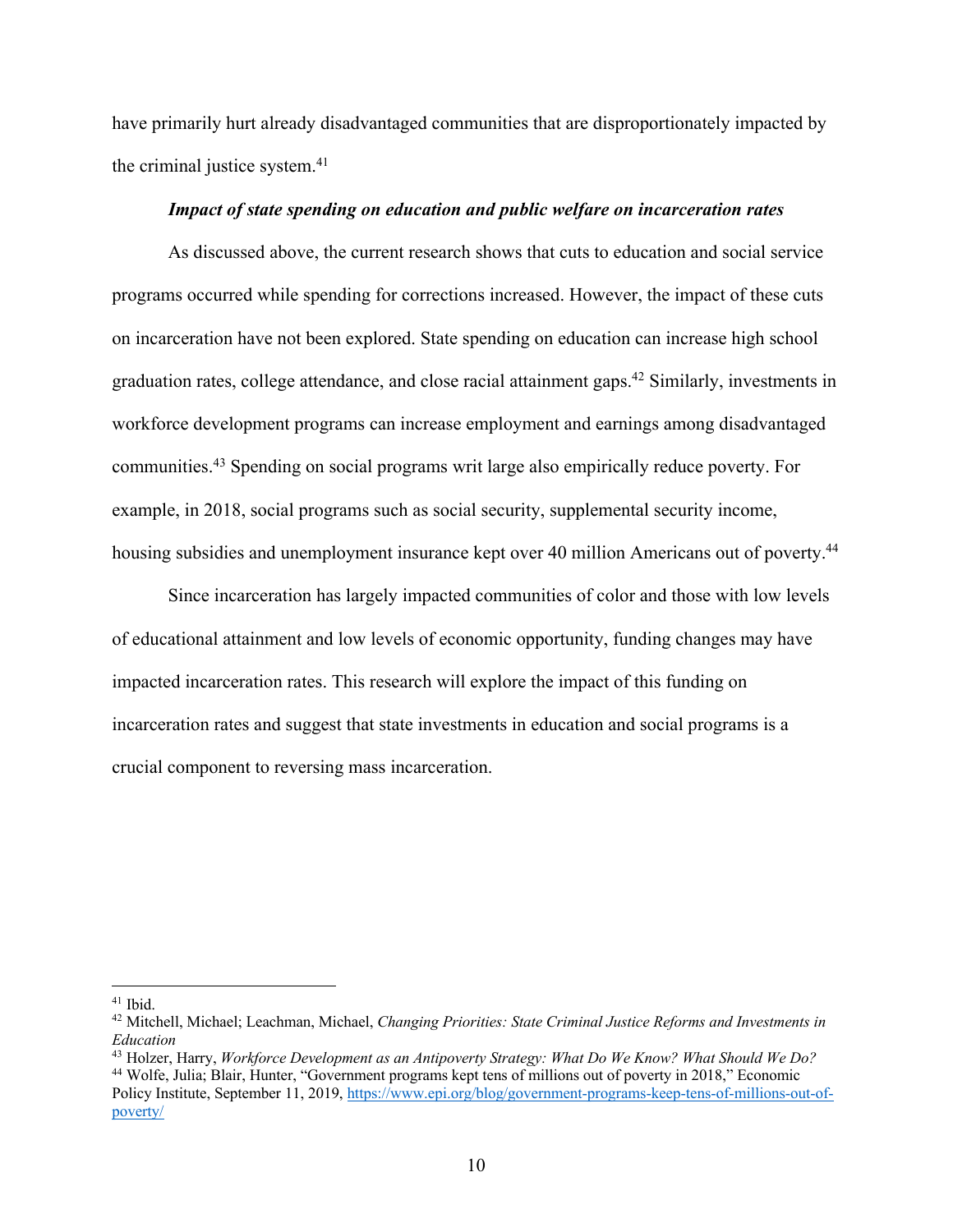#### **DATA AND METHODS**

#### *Data*

To measure state expenditures on education and social services, this research will use the U.S. Census Bureau's Annual Survey of State and Local Government Finances. The survey collects data on state and local revenue and expenditures. Data is collected from all 50 states through mail canvass, Internet collection, and central collection from state sources. For purposes of this study, the variables that will be used are state spending on education and public welfare.

Education expenditures are broad and include higher education, elementary and secondary education spending. The Bureau does not disaggregate data on specific social service programs, so this research will use existing data on public welfare spending, that include public welfare and employment security. Because the total number does not reflect the population size, this research will divide the total expenditures by the state population to get a state per capita spending amount. Data is collected every year. This research will utilize data from 1992 to 2016. For data on incarceration rates, the Bureau of Justice Statistics at the Department of Justice provides an enumeration of people in state and federal prisons and collects data on key characteristics of the nation's prison population through the National Corrections Reporting Program. This dataset includes information from 1978 to 2016 and the survey is administered to all 50 states. This dataset provides information on state prison populations at the county level and provides estimates on race and gender. This research will synthesize state incarceration rates for each state across multiple years. This research will look across multiple years to see if there is a consistent effect across different years. The total number of incarcerated individuals will be divided by a state's population and multiplied by 100,000 to get a state's incarceration rates per 100,000 for purposes of comparison.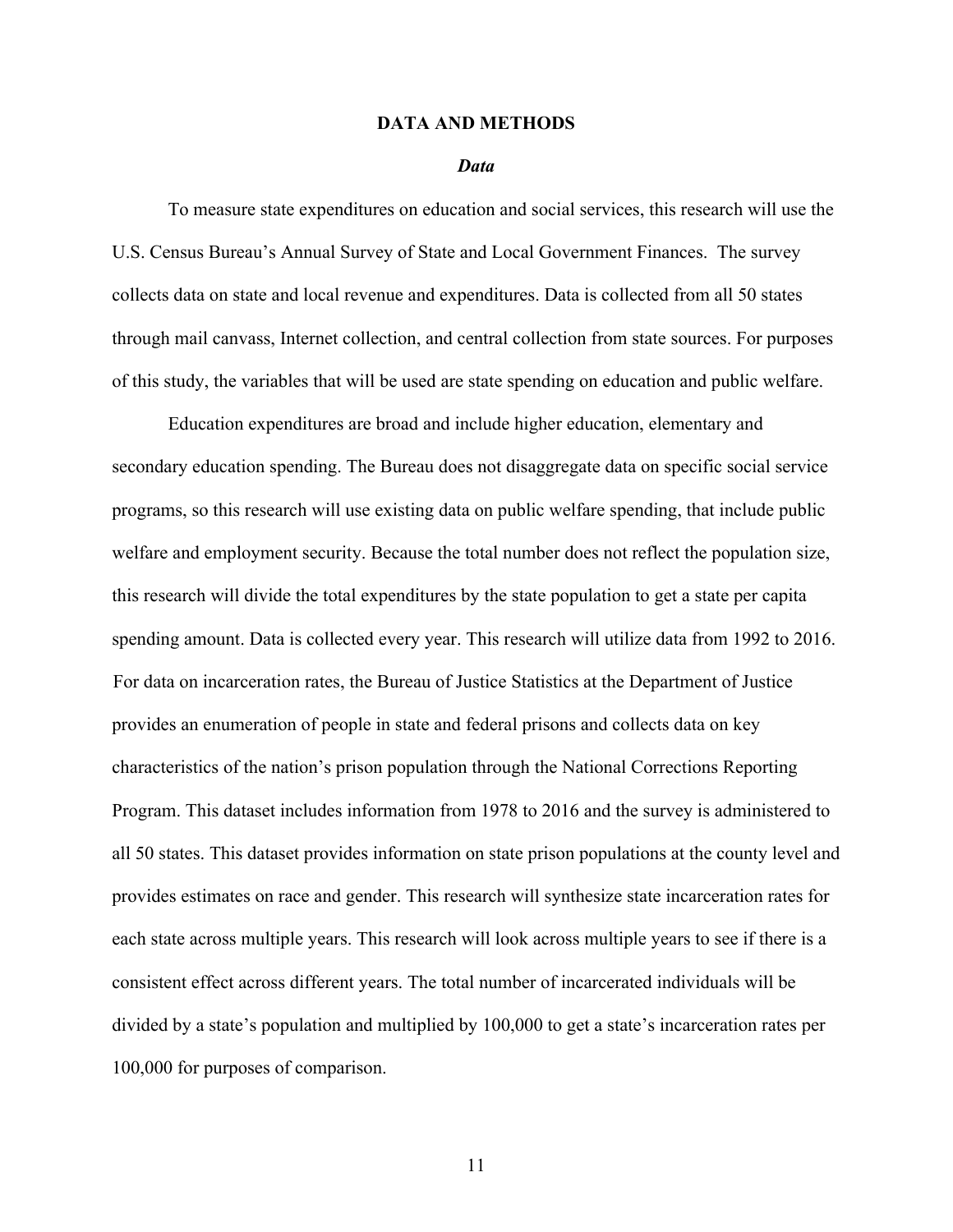Demographic data will also be collected from the Centers on Disease Control National Vital Statistics System Data. This dataset is collected by the National Center for Health Statistics at the CDC, providing population estimates at the county level from 1970 to 2017. The population estimates are broken down by age, gender and race. This research will use this data to create demographic variables by state and year. Demographic variables used are percent of state residents that identify as Black and percent of residents that identify as Latinx.

Additional demographic data was compiled from the American Community Survey. These variables include Data on demographic variables include state-level data for percent of population above 25 years old that has graduated high school or higher, percent of the state population below the federal poverty income threshold and the state unemployment rate. Data from the American Community Survey is collected annually.

#### *Methods*

The question for this research proposal is what impact state spending on education and employment has on incarceration rates. Because individuals who are incarcerated lack education and employment opportunities prior to their incarceration, state investment in education and social services and income maintenance may be able to reduce incarceration rates. However, there are several confounding factors that will need to be controlled for. For example, race plays a significant role in access to education and employment as well as incarceration. To control for confounding variables, state level fixed effects will be used to control for variables that do not vary over time but vary across states.

Individuals who did not complete high school are more likely to be incarcerated than those who completed high school. Completing high school also will impact an individual's ability to receive a job. Furthermore, research shows that incarcerated individuals are often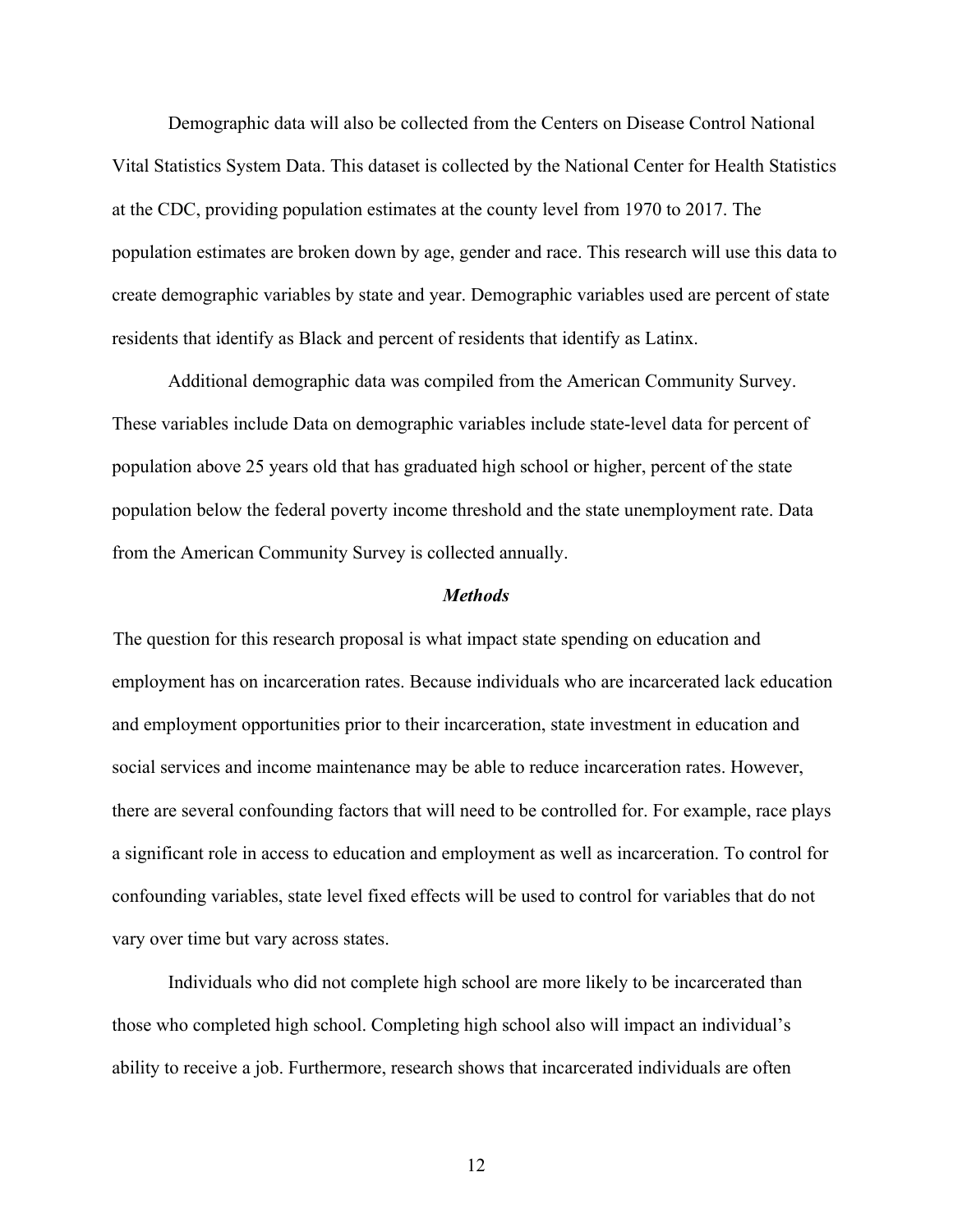unemployed and/or working very low-wage jobs prior to incarceration. State spending on public welfare should impact an individual's employment outcomes.

Data shows that the average age of first incarceration was 32 years in 2013 and individuals typically begin high school at fourteen years of age. State investment on education at this point in an individual's life can impact the likelihood an individual completes high school. Therefore, this study will look at state investments 18 years prior to data for state incarceration rates. For example, a state's incarceration rate in 2016 will be compared with per capita state spending in 1998.

The data will be combined to include a state's incarceration rate and per capita spending on education and public welfare. Eleven states reported missing data causing the sample size to be limited to 39 states. This is further explained in the results section. The dependent variable will be a state's incarceration rate and the key independent variables will be state per capita spending on education and state per capita spending on public welfare. Additional independent variables include demographic variables of race/ethnicity of a state's total population, percent of population below the federal poverty income threshold, percent of the population that has a high school diploma or its equivalent, income per capita, education, and percent foreign born, and a lag variable of one-year prior for the expenditure variables. State-level fixed effects will control for all possible unobserved confounding variables that vary between states but remain constant over time.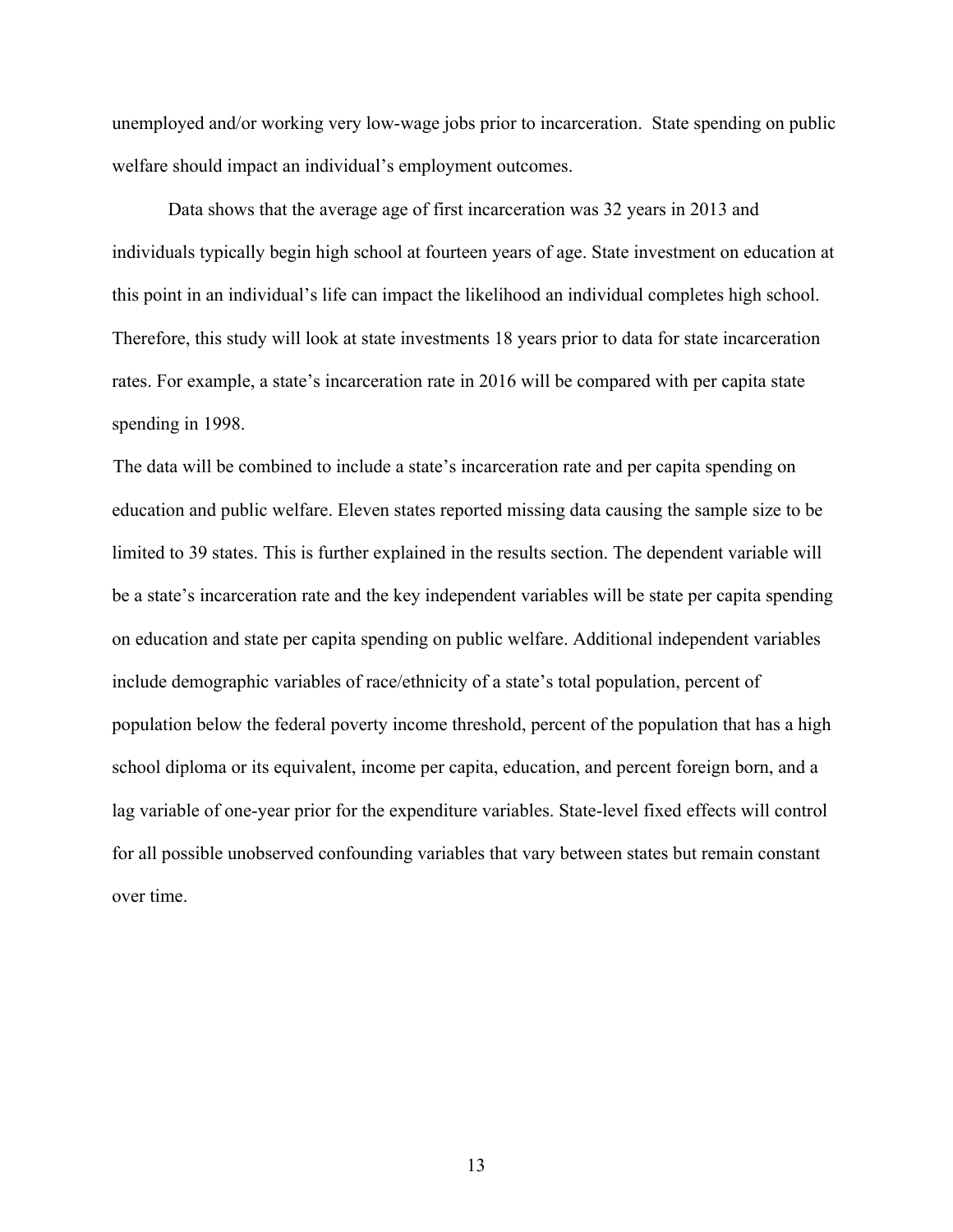| Variable Name                             | Variable Type | Proposed Relationship |
|-------------------------------------------|---------------|-----------------------|
| Prison population rate                    | Dependent     | N/A                   |
| State spending on education               | Independent   |                       |
| State spending on public<br>welfare       | Independent   |                       |
| Percent high school graduate<br>or higher | Independent   |                       |
| Percent below poverty                     | Independent   | $+$                   |
| Percent Black population                  | Independent   | $^{+}$                |
| Percent Latinx                            | Independent   | $^{+}$                |
| Unemployment rate                         | Independent   | $^{+}$                |

**Table 1: List of variables**

The expected relationship is that states that spend more per capita on education and public welfare will have lower incarceration rates than states that spend less, controlling for all variables that vary between states but remain constant over time. It also is expected that states with a higher percentage of Black and Latinx residents, higher rates of poverty and unemployment may experience higher incarceration rates. States with higher levels of educational attainment are expected to have lower incarceration rates.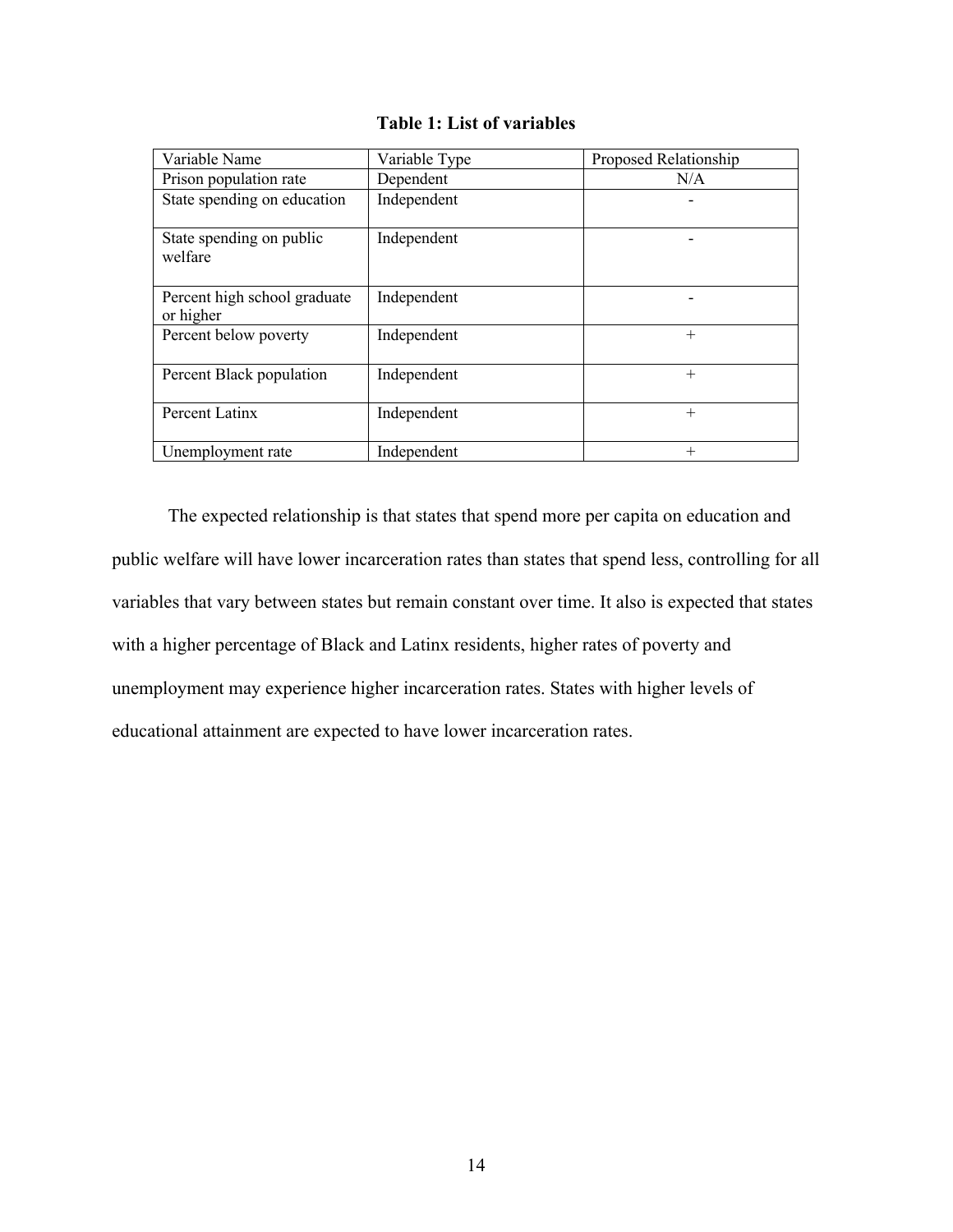## *Empirical Model*

This research will begin with regressing state incarceration rates in 2016 on state expenditure data from 1998 including the other independent variables listed above. This research will also create panel data to incorporate state and time fixed effects to control for variables that are constant across states but vary over time, and variables that are constant over time but vary across states.

The proposed empirical model is to do three multiple regression models. The first model will be regression model with time and state fixed effects isolating the key independent variables of state spending on education and state spending on public welfare:

*Incarceration rate =*  $\beta_0 + \beta_1$ *eduspending +*  $\beta_2$ *publicwelfarespending +*  $\beta_3$ *percentblack + StateEffects + TimeFixedEffects + Ui*

The second model will incorporate all independent variables and state and time fixed effects: *Incarceration rate* =  $\beta_0 + \beta_1$ *eduspending* +  $\beta_2$ *publicwelfarespending* +  $\beta_3$ *percentblack* + *β4percentlatinx + β5percenthighschoolgrad + β6percentbelowpoverty + β7unemploymentrate + StateEffects + TimeFixedEffects + Ui*

The third model will be a multiple regression without state and time fixed effects and include all independent variables:

*Incarceration rate =*  $\beta_0 + \beta_1$ *eduspending +*  $\beta_2$ *publicwelfarespending +*  $\beta_3$ *percentblack + β4percentlatinx + β5percenthighschoolgrad + β6percentbelowpoverty + β7unemploymentrate +*   $U_i$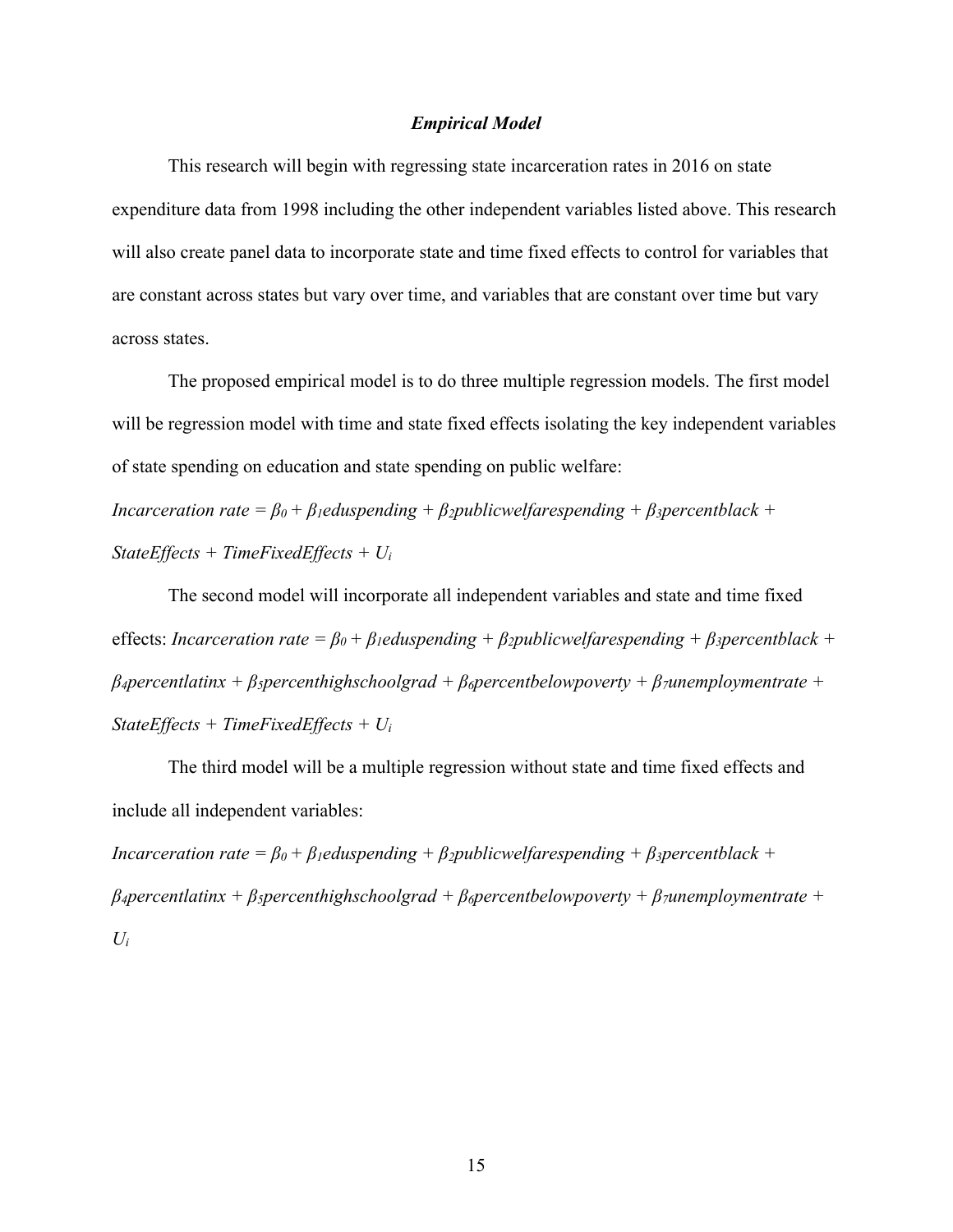#### **EMPIRICAL RESULTS**

To understand the impact of state investments on education and public welfare had on incarceration rates, I constructed a historical dataset of state incarceration rates, public spending, and state demographic characteristics.

State data on incarceration rates and demographic data was compiled from the Incarceration Trends Dataset from the Vera Institute of Justice. For prison population rates, the dataset was collected from the National Corrections Reporting Program, which provides detailed individual-level data on the prison population by year aggregated at the county level, as well as population estimates by race and gender. County demographic data, including racial demographics by age, was compiled by the Vera Institute of Justice from the Centers on Disease Control National Vital Statistics System Data. I summed total prison population by state and divided by the total population ages 16-64 to determine a state's prison population rate.

Eleven states, Alaska, Arkansas, Connecticut, Delaware, Idaho, Kansas, Louisiana, Montana, New Mexico, Vermont, and Wyoming had missing and/or incomplete data in the dataset for the years of 2010 to 2016 due to counties not reporting their admissions figures in those years, so they were omitted from the study. The states omitted did not significantly alter the diversity of states geographically, politically or demographically included in the dataset.

State spending on education and public welfare was captured from the Census of Governments annual survey of state and local government finances from 1992 to 2016. Total numbers were in thousands of dollars and were divided by total state population to get a per capita spending amount. Because the impact of state spending on education and public welfare would be delayed by an estimated 18 years, a variable was created to represent this lag. For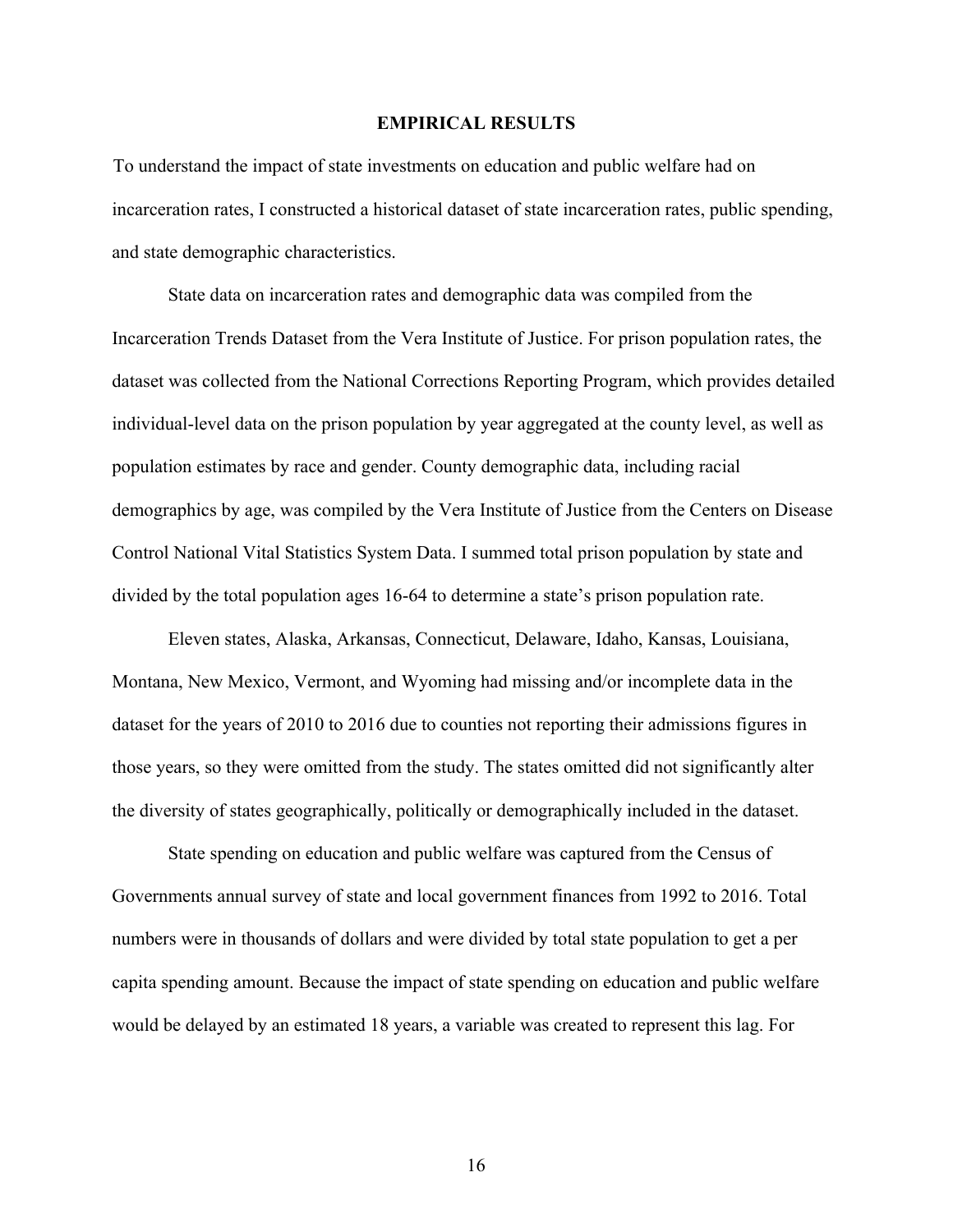example, state per capita spending in 1992 was matched with a state's incarceration rate in 2010. This restricted the sample to the seven years from 2010 to 2016.

Furthermore, state educational attainment, poverty and unemployment data from the American Community Survey was added to the dataset. State data on the percent of the population that had graduated high school or more, the percentage of the state below the poverty income threshold and state unemployment rates were included for the corresponding years.

To test the hypothesis that states that spend more on education and public welfare will have lower incarceration rates, I used three separate regression models: a multiple regression model with state and time fixed effects isolating state spending on education and public welfare; a multiple regression model with all key independent variables and controlling for fixed effects, and a multiple regression model with all key independent variables but does not include controls for fixed effects.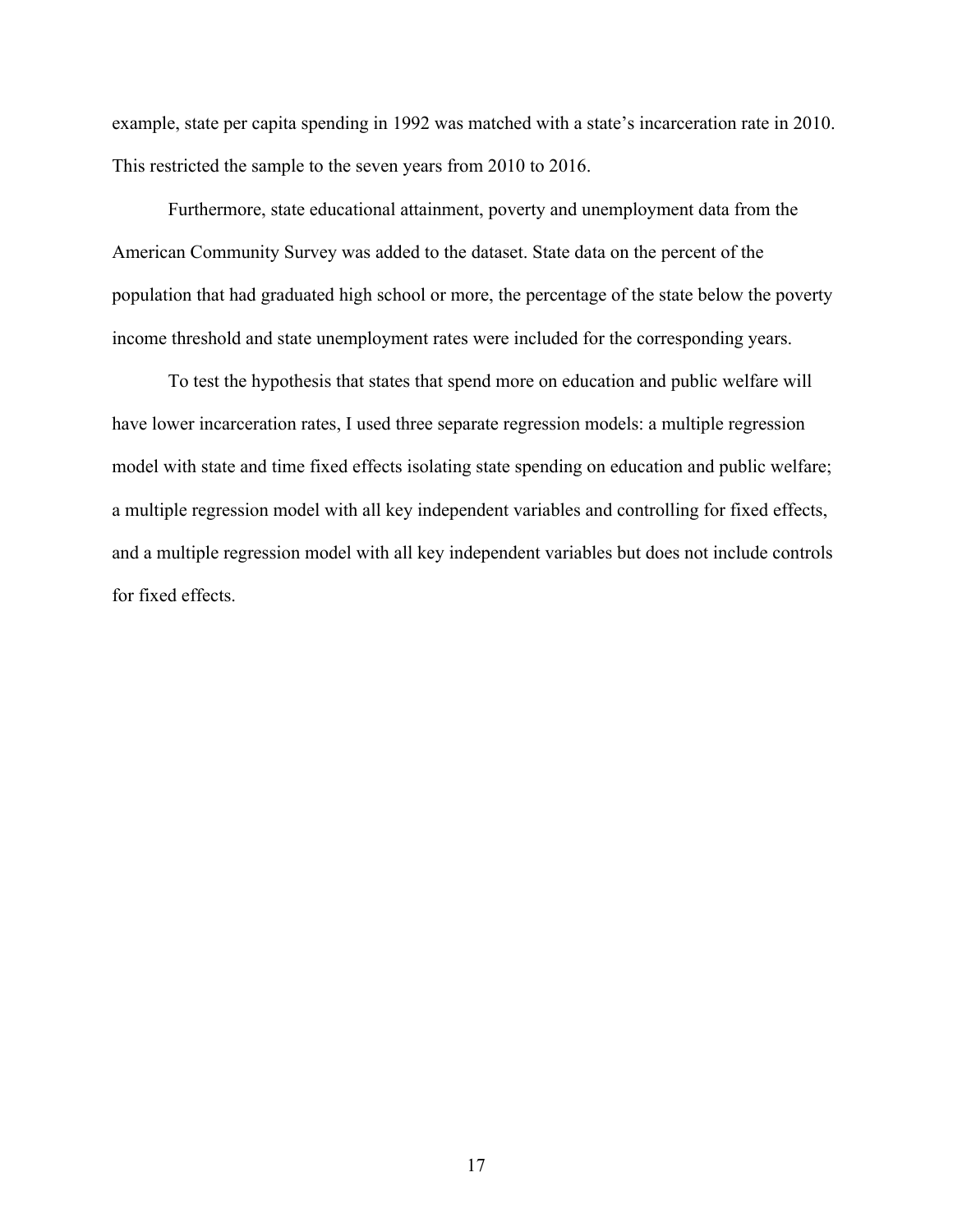# *Descriptive results*

Across 39 states and 7 years from 2010 to 2016, there are a total of 273 observations in

this dataset. The table below describes the key dependent variable, followed by the key

independent variables.

| <b>VARIABLE NAME</b>                                                 | <b>DESCRIPTION</b>                                                                                                                                                       | <b>MEAN</b> | <b>STANDARD</b><br><b>DEVIATION</b> | <b>MINIMUM</b> | <b>MAXIMUM</b> |
|----------------------------------------------------------------------|--------------------------------------------------------------------------------------------------------------------------------------------------------------------------|-------------|-------------------------------------|----------------|----------------|
| <b>PRISON</b><br><b>POPULATION</b><br><b>RATE</b>                    | State's total prison<br>population per 100,000<br>people                                                                                                                 | 561.9       | 246.6                               | 187.9          | 1143.6         |
| <b>EDUCATION</b><br><b>SPENDING</b>                                  | Per capita state spending<br>on education. Includes<br>higher education and<br>elementary and<br>secondary education. In<br>thousands of dollars.                        | \$0.94      | 0.2                                 | 0.4            | 1.6            |
| <b>PUBLIC</b><br><b>WELFARE</b><br><b>SPENDING</b>                   | Per capita state spending<br>on public welfare.<br>Includes cash assistance<br>and vendor payments. In<br>thousands of dollars.                                          | \$0.66      | 0.2                                 | 0.3            | 1.5            |
| PERCENT HIGH<br><b>SCHOOL</b><br><b>GRADUATE OR</b><br><b>HIGHER</b> | Percent of state<br>population above 25<br>years old who has<br>graduated high school<br>(or received its<br>equivalent) or received<br>education beyond high<br>school. | 87.84%      | 3.1                                 | 80.7           | 92.9           |
| <b>PERCENT BELOW</b><br><b>POVERTY</b>                               | Percentage of the state<br>below the federal<br>poverty measure.                                                                                                         | 14.80%      | 3.0                                 | 7.3            | 24.2           |
| PERCENT BLACK                                                        | Percent of state residents<br>between 15 and 64 that<br>identify as Black.                                                                                               | 11.52%      | 0.1                                 | 1.1            | 38.9           |
| <b>PERCENT</b><br><b>LATINX</b>                                      | Percent of state residents<br>between 15 and 64 that<br>identify as Latinx                                                                                               | 10.94%      | 0.1                                 | 1.2            | 38.9           |
| <b>UNEMPLOYMENT</b><br><b>RATE</b>                                   | State unemployment rate<br>for individuals age 16<br>and up.                                                                                                             | 8.01%       | 2.4                                 | 2.6            | 15.1           |

**Table 2: Description statistics of variables used in the regression models**

The state prison population rates are per 100,000 people in the sample. The average state prison population rate of 561.89 per 100,000 people is below the 2018 national incarceration rate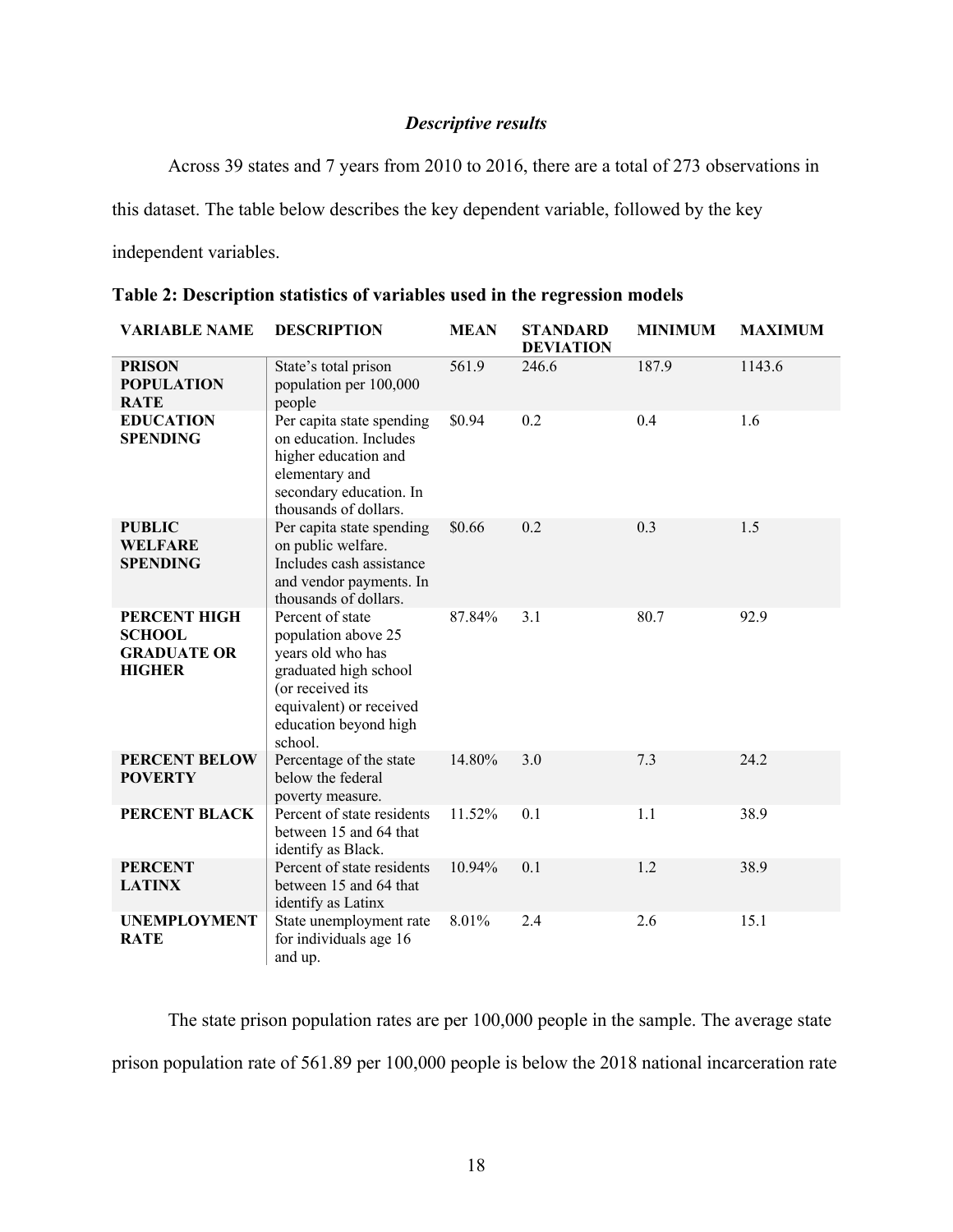of 698. <sup>45</sup> However, the national rate includes individuals incarcerated in jails and federal prisons, while this dataset is limited to those in state prisons. Therefore, this analysis does not account for those incarcerated in federal facilities or those who are awaiting trial in state and local jails, which will be important to understand when comparing analysis on incarceration rates.

In terms of state investments, states in the sample spent about \$940 per person on education per year and \$660 on public welfare per person per year. Because per capita state education and public welfare spending is in thousands of dollars, a one-unit change in public education and public welfare spending is equal to a state investing one thousand more dollars per person. This must be understood while interpreting the results as it will require a significant investment from the public sector to impact incarceration rates. The average state population in the dataset is over 7.5 million, indicating that a one-unit increase in spending would be equivalent to a state spending an additional \$7.5 billion. In total dollars, the median state in the dataset spends about \$10 billion per year on education and about \$8.4 billion on public welfare. For comparison, states in the dataset spent an average of \$11.7 billion on corrections or about \$1,433 per person.

#### *Regression results*

To determine the effect of state spending on education and public welfare on prison population rates, I estimated three separate regressions. The first regression isolated state spending on education and public welfare in an entity and time fixed effect model. The second isolated all variables in an entity and time fixed effect model, while the third was an ordinary least squared multiple regression without entity and time fixed effects. The results follow in Table 3:

<sup>&</sup>lt;sup>45</sup> Prison Policy Initiative, U.S. incarceration rate compare to that of other founding NATO members https://www.prisonpolicy.org/graphs/NATO\_US\_2018.html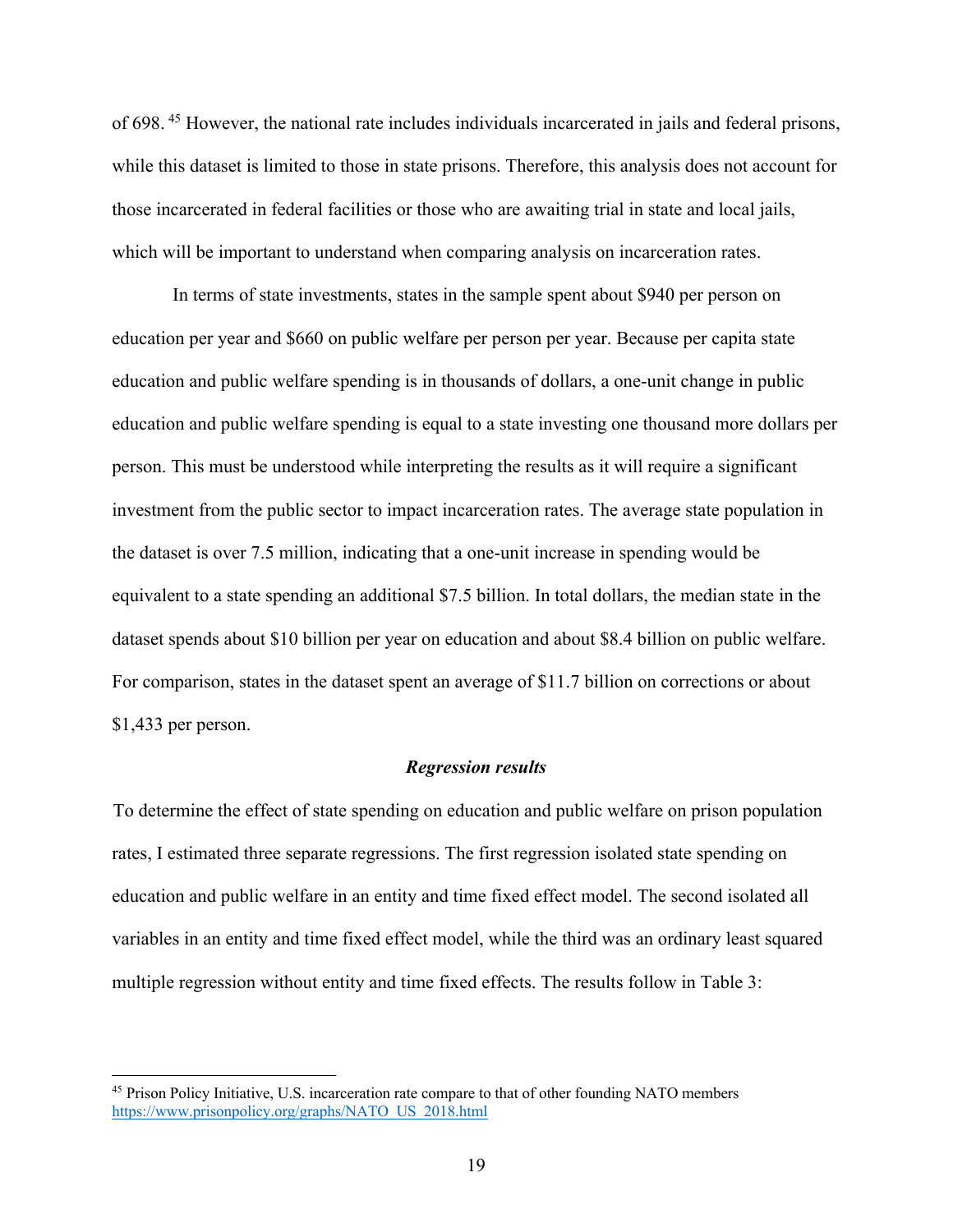|  | Table 3: Results from regression of prison population rates per 100,000 people |  |  |  |  |  |
|--|--------------------------------------------------------------------------------|--|--|--|--|--|
|  |                                                                                |  |  |  |  |  |

|                      | $\left(1\right)$ | (2)         | (3)        |
|----------------------|------------------|-------------|------------|
| <b>EDUCATION</b>     | $-218.98*$       | $-383.19*$  | $-202.62*$ |
| <b>SPENDING</b>      | (105.48)         | (119.50)    | (34.26)    |
| <b>PUBLIC</b>        | $-225.67**$      | $-269.13**$ | $-473.40*$ |
| <b>WELFARE</b>       | (136.67)         | (137.31)    | (34.29)    |
| <b>SPENDING</b>      |                  |             |            |
| PERCENT HIGH         |                  | $-25.46$    | $-1.61$    |
| <b>SCHOOL</b>        |                  | (19.78)     | (4.57)     |
| <b>GRADUATE OR</b>   |                  |             |            |
| <b>HIGHER</b>        |                  |             |            |
| <b>PERCENT BELOW</b> |                  | $-4.833$    | $51.21*$   |
| <b>POVERTY</b>       |                  | (16.71)     | (4.09)     |
| PERCENT BLACK        |                  | 134.24*     | 502.38*    |
|                      |                  | (428.79)    | (87.88)    |
| <b>PERCENT</b>       |                  | $-478.61**$ | 348.84*    |
| <b>LATINX</b>        |                  | (256.95)    | (88.27)    |
|                      |                  |             |            |
| <b>UNEMPLOYMENT</b>  |                  | $-32.07*$   | $-17.11*$  |
| <b>RATE</b>          |                  | (13.35)     | (3.99)     |
| <b>CONSTANT</b>      | 901.8611*        | 3,030.76*   | 1597.28*   |
|                      | (118.18)         | (2294.332)  | (497.12)   |
| $\mathbf{R}^2$       | 0.1711           | 0.1472      | 0.7975     |
| N                    | 273              | 273         | 273        |

#### $*P<.05$

 $*$  $P < 10$ 

Standard error of the estimated coefficient is reported in parentheses below the estimate

(1) Time and entity fixed effects regression with education spending and public welfare spending.

(2) Time and entity fixed effects regression with all dependent variables

(3) Multiple OLS regression

In the multiple regression model, there is a statistically significant relationship between state spending on education, public welfare, state percent below poverty, state percent Black, state percent Latinx, and the unemployment rate at the  $0.05$  significance level. The  $R<sup>2</sup>$  statistic of 0.7975 indicates that these variables explain approximately 80 percent of the variation in state prison population rates.

In this model, both state education spending and public welfare spending is associated with a negative relationship with state incarceration rates. This implies that increases in spending on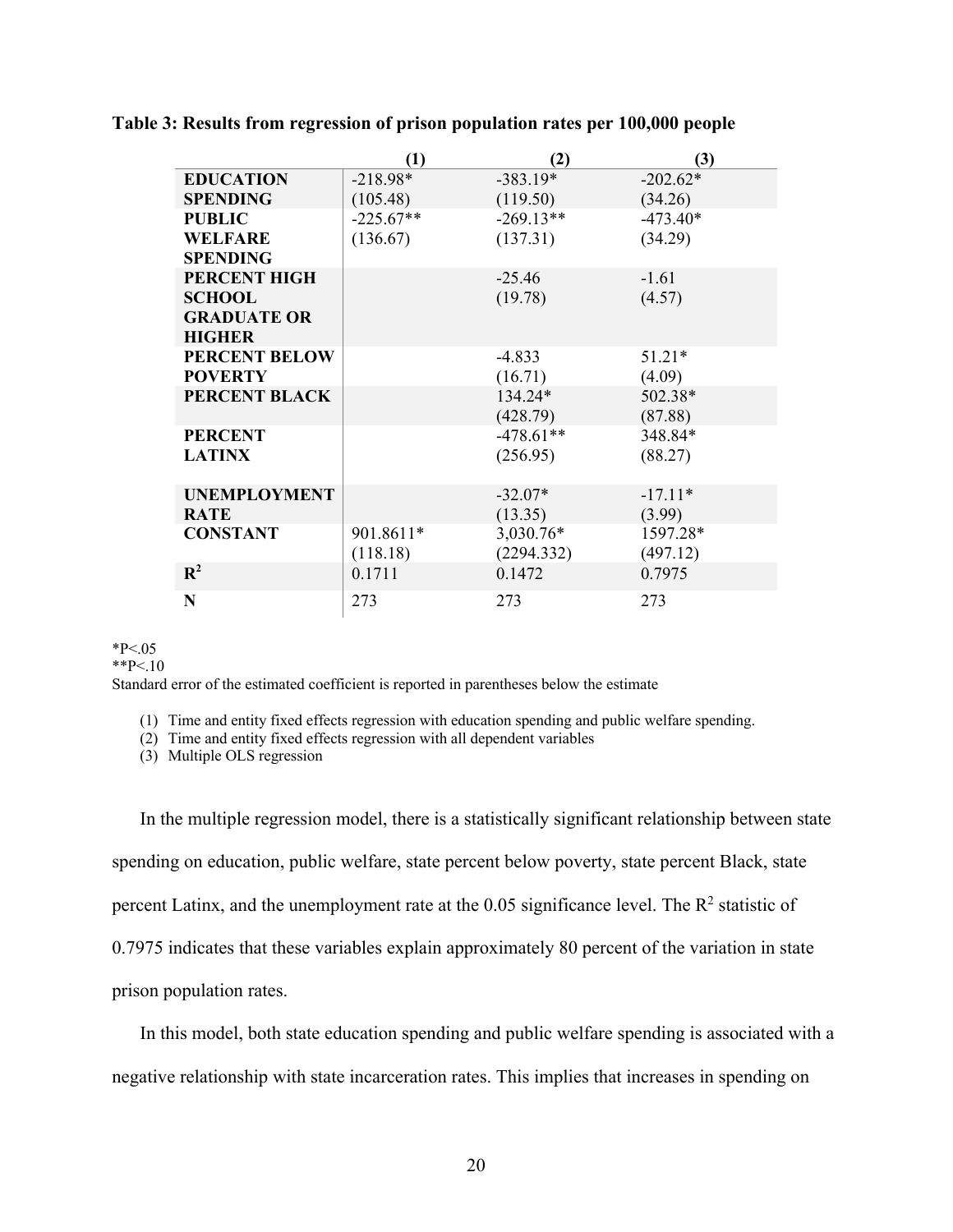education and public welfare is associated with decreases in the state's incarceration rates. In terms of education spending, a one-unit increase in state education spending (\$1,000 per person) is associated with decrease of about 202 people in a state's prison population rate per 100,000 people. In terms of public welfare, the same increase is associated with a 473 person decrease in a state's prison population rate per 100,000 people.

Furthermore, in this multiple regression model, the percent below poverty, percent Black and percent Latinx are all associated with a positive increase in a state's incarceration rate. This is consistent with research on states incarcerating individuals that are poor and people of color. This cohort of people often experience high unemployment rates compared to the counterparts. However, unexpectedly, this model indicates that a percentage increase in a state's unemployment rate is associated with a slight decrease in a state's prison population rate.

The entity and time fixed effects models yielded similar results; however, the  $R<sup>2</sup>$  statistic decreased significantly to 0.14 when including all variables and 0.17 when isolating state spending. This is likely due to controlling for time-trends in the data. Further analysis is needed to understand the cause of this decrease. However, when time and fixed effects are used to control for unmeasured variables that differ between states and across time, we still find statistically significant results of the key variables that state spending on education and public welfare are associated with a decrease in a state's prison population rate.

The first entity and time fixed effect model isolating state spending on education and public welfare shows that a one-unit increase in education spending is associated with an estimated 219 person decrease in a state's incarceration rate. In terms of public welfare spending, this same increase is associated with a 226 person decrease, however, this is significant at the 0.10 level.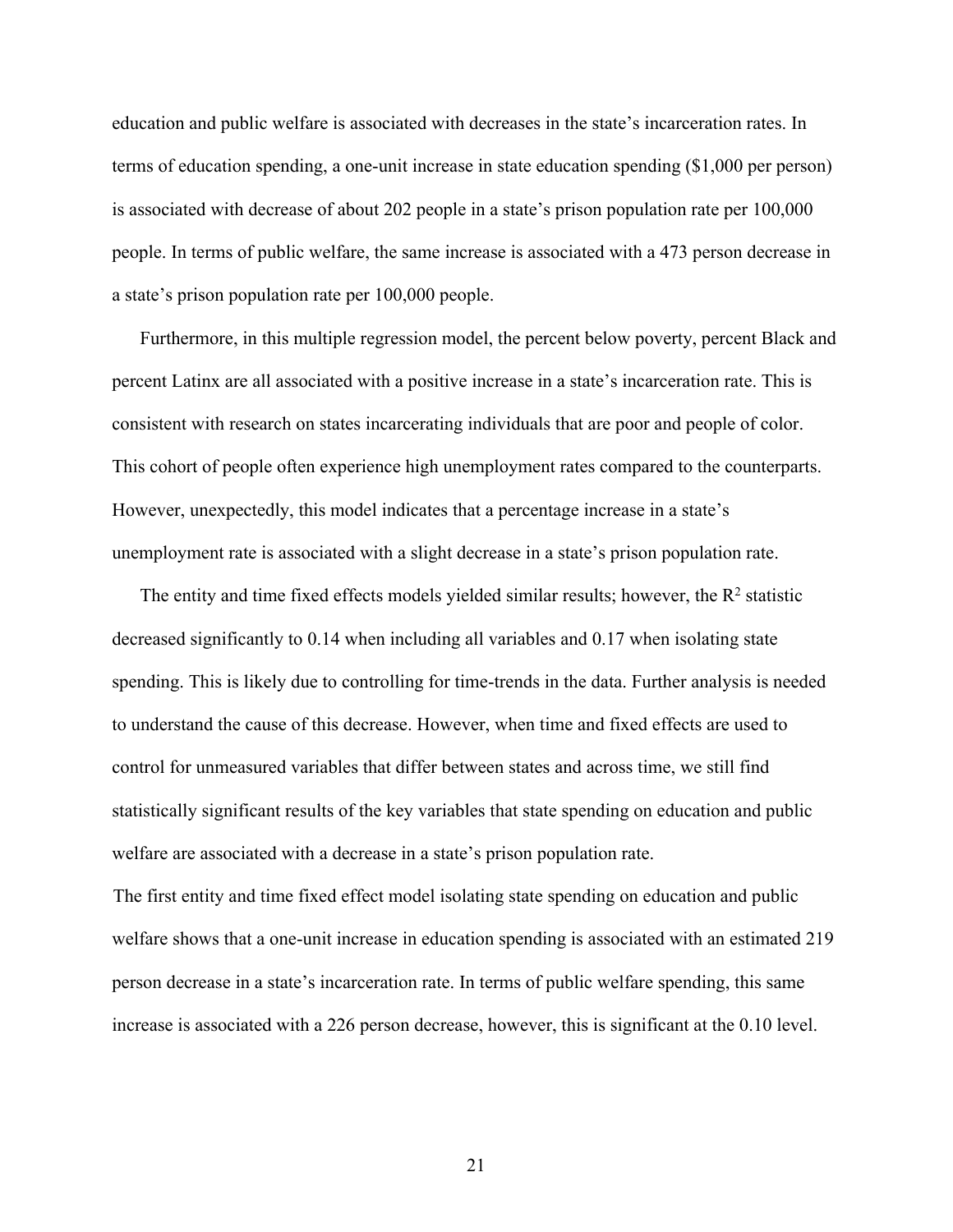In the second entity and time fixed effect model with all key independent variables, education and public welfare spending continue to show a negative relationship with state incarceration rates. Additionally, the racial demographic variables show a positive relationship. However, the coefficient for percent of population that is Latinx changes from positive to negative between this model and the third multiple regression model. This could be the result of controlling for fixed effects, though more research is needed to determine the definitive cause. Similar to the multiple regression model, this model shows that unemployment is negatively associated with a state's incarceration rate. However, the percent below poverty measure is no longer statistically significant in this model.

The results of the all three regression analyses indicates there is a statistically significant relationship at the 0.05 significance level that state education spending has a negative relationship with prison population rates. At the 0.10 significance level, state spending on public welfare also has a negative relationship with state prison population rates. This suggests that what states choose to invest in now, has an impact on how much of their population is in prison in about 18 years. For example, analysis from the multiple regression model suggests that if a state chose to spend \$1,000 per person on education and public welfare, their prison population rate per 100,000 people would decrease by about 675 people, all else equal in the model. This would effectively eliminate mass incarceration.

However, this requires a significant investment that may not yield results for nearly two decades down the road. State's would have to spend, on average, an additional \$15 billion on education and public welfare per year to see a decrease in their prison population rate in 18 years. This model also raises questions about the disproportionate impact of the criminal justice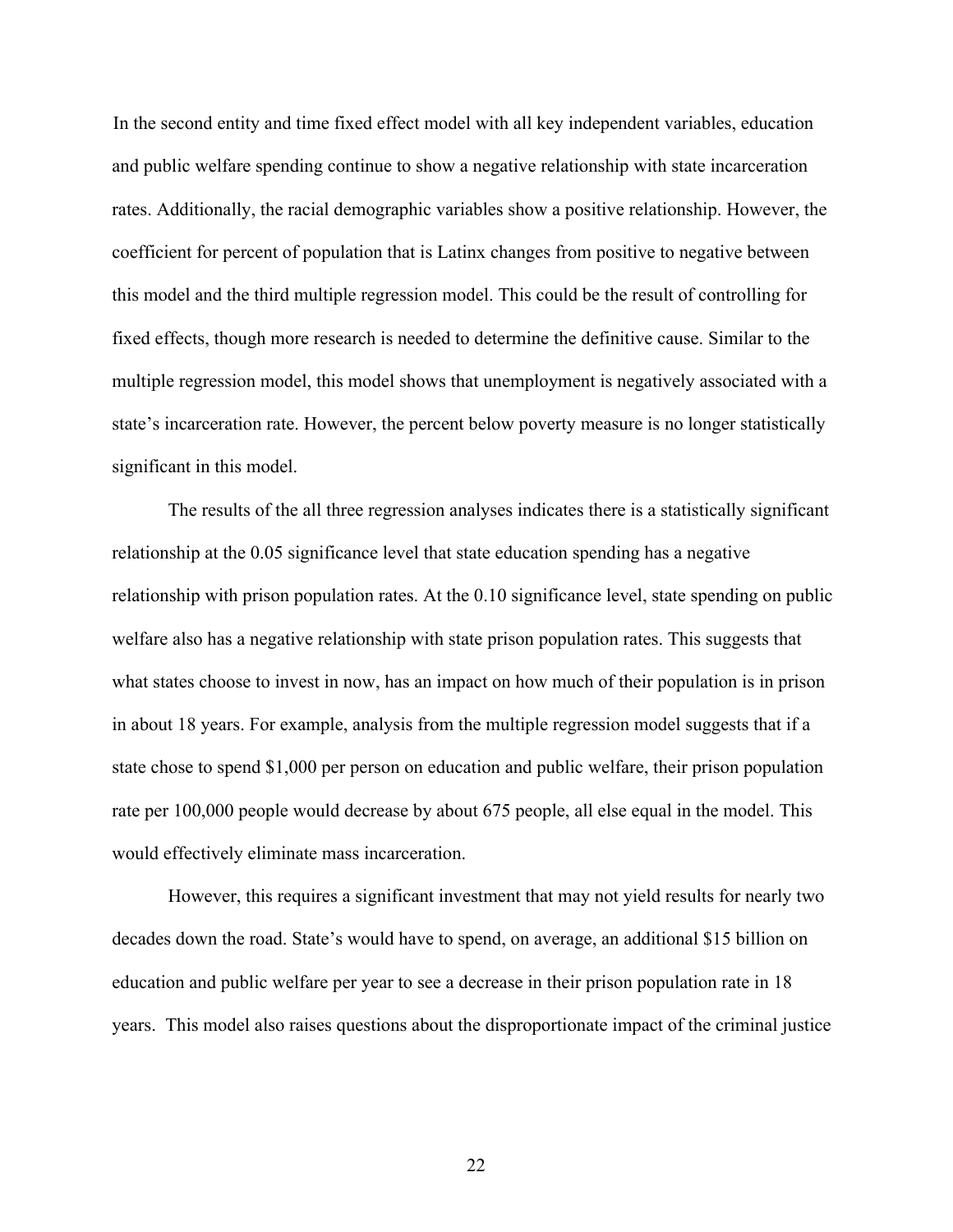system on Black and Latinx people as states with higher percentages of racial minorities are associated with higher incarceration rates.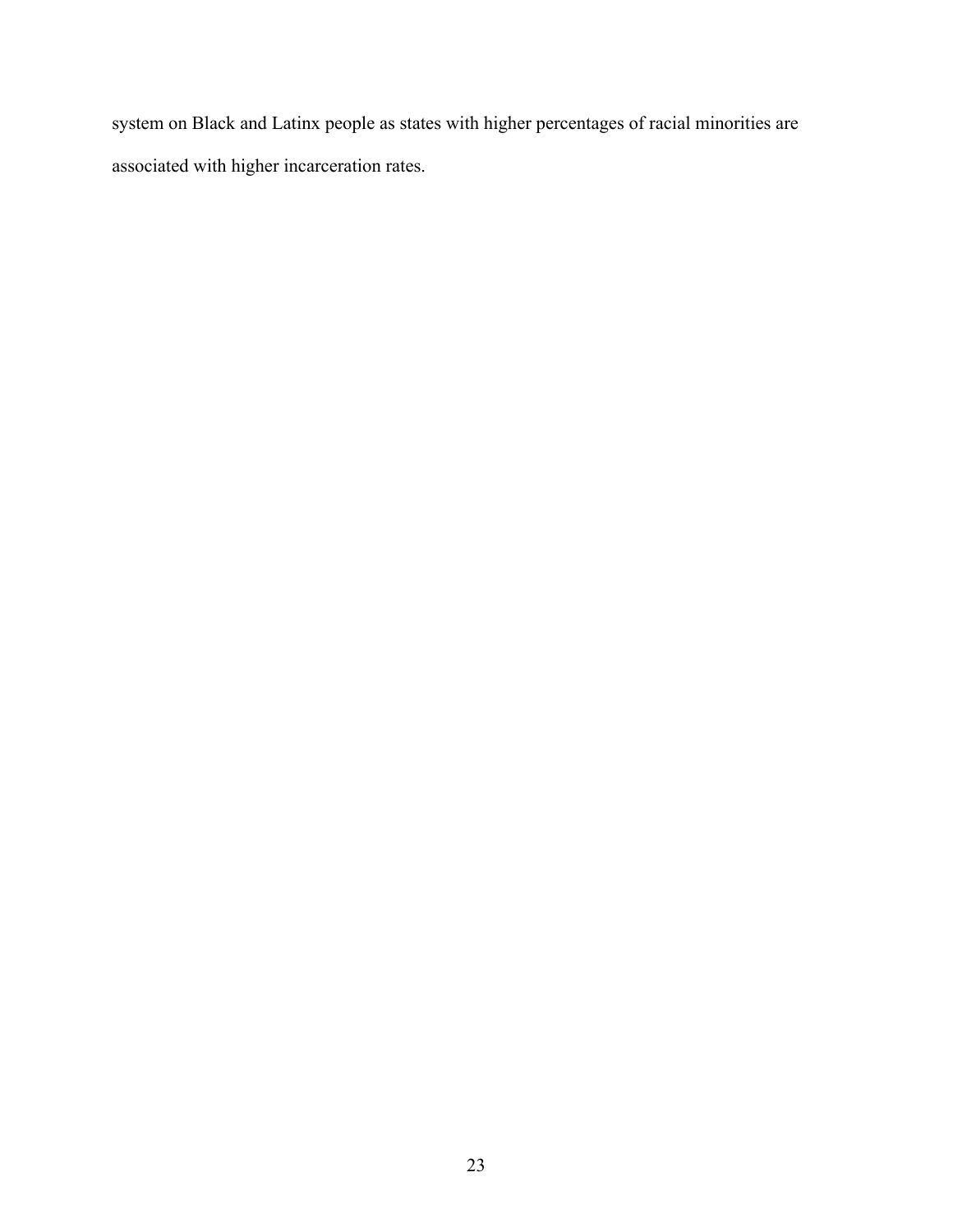#### **DISCUSSION**

This thesis sought to provide a macro level analysis of the public sector's role in advancing mass incarceration. Building on research that finds that people from marginalized communities are more likely to be incarcerated, this thesis provides evidence that mass incarceration is a systemic failure, rather than the result of individual actions and behaviors.

The key research question analyzed was what impact state investment on education and public welfare has on state incarceration rates. Using multiple regression analysis with state level data from 39 states across seven years, there is quantitative support suggesting that states that invest more in education and public welfare have lower incarceration rates, holding all other variables in the model constant. This has serious policy implications for policymakers who wish to eliminate wasteful spending on the criminal justice system and meaningfully invest in the wellbeing of their constituents. However, there are several limitations in this study and avenues for future research.

#### *Previous research*

This thesis supports previous research in racial disparities in incarceration and education and employment characteristics of incarcerated individuals. This research expands on the literature by suggesting that state spending choices have an impact on incarceration rates, giving policymakers more information on possible solutions.

The demographics of the prison population show that Black people are five times more likely than white people to be incarcerated while Hispanic people are incarcerated at 1.4 times the rate of white people. Researchers argue that this is partly due to racial discrimination in the criminal justice system,46 as well as due to the lack of economic, educational and social service

<sup>46</sup> Rosich, Katherine J. Race*, Ethnicity, and the Criminal Justice System*, 2007, American Sociological Association.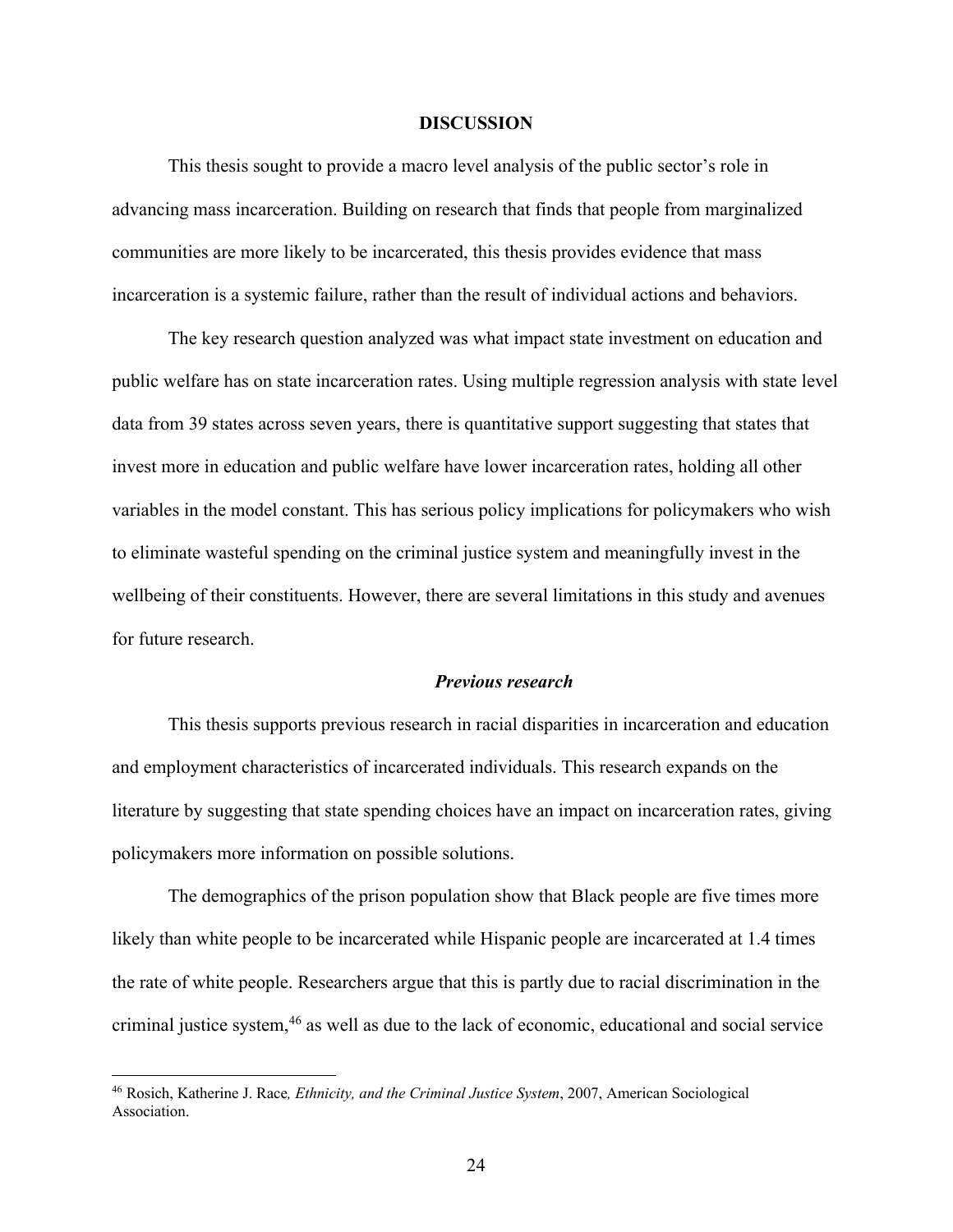resources in communities of color.<sup>47</sup> The results of this thesis support these findings as the models provide statistically significant evidence that the percentage of a state's residents who are Black or Latinx are positively associated with increases in incarceration rates, while state spending on education and public welfare is negatively associated with state incarceration rates. These findings also support research suggesting that concentrated poverty in communities of color may lead to greater incarceration rates<sup>48</sup> as the percentage of the state's residents below the poverty line was also positively associated with a state's incarceration rate.

This thesis also supports socioeconomic and educational attainment data on incarcerated individuals. Prior research finds that the growth of incarceration has largely been among those who have not graduated high school,<sup>49</sup> while the majority of individuals were either unemployed or earning wages below the poverty level prior to their incarceration.<sup>50</sup> Under the assumption that state investments in education improve graduation rates and spending on public welfare reduces poverty and unemployment, this research suggests shifting the responsibility onto states to invest more in these systems.

#### *Policy implications*

Policymakers have historically responded to increases in crime with tougher punishments and greater spending on law enforcement and prisons. This has led to an incredibly expensive criminal justice system that targets racial minorities and poor people. These solutions fail to address the racial discrimination documented in the criminal justice system and also fails to address the root causes of crime that many researchers have documented to be poverty and lack of educational opportunity.

<sup>47</sup> Nellis, Ashley, Greene, Judy, Mauer, Marc, *Reducing Racial Disparity in the Criminal Justice System*

<sup>48</sup> Rosich, Katherine J. Race*, Ethnicity, and the Criminal Justice System*

<sup>49</sup> Western, Bruce; Pettit, Becky, *Incarceration & Social inequality*

<sup>50</sup> Looney, Adam; Turner, Nicholas, *Work and opportunity before and after incarceration*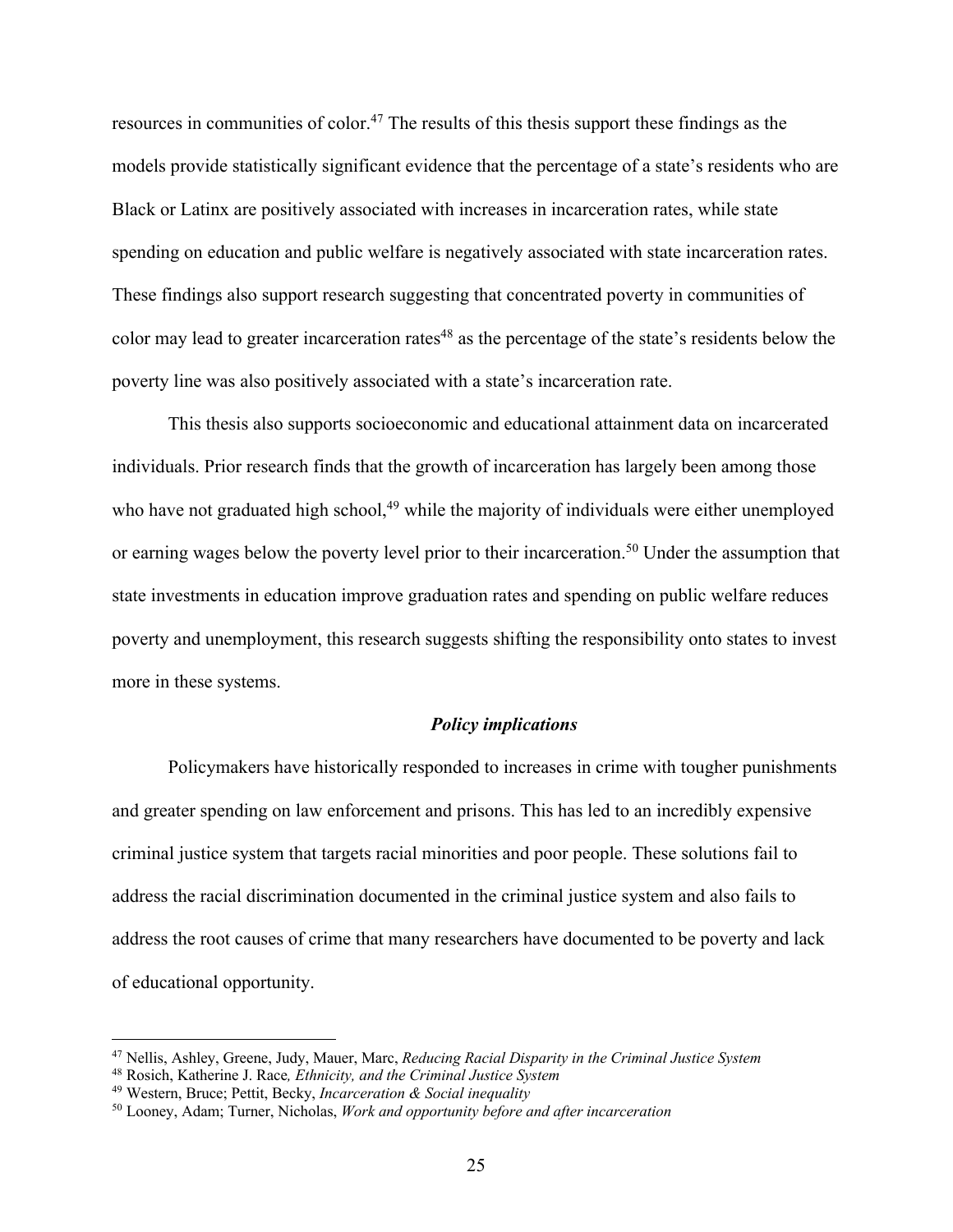While state and local spending for education has doubled over the last three decades, state and local expenditures for corrections has quadrupled over that same time.<sup>51</sup> Research shows that if states had maintained funding for corrections, they would have an estimated \$28 billion more to spend each year.<sup>52</sup> This thesis research suggests that spending \$1,000 more per person on education and public welfare is associated with the reduction of a state's incarceration rate per 100,000 people by an estimated 202 people and 473 people, respectively. This translates to states increasing spending on education and public welfare by an average of \$15.2 billion per year to significantly reduce mass incarceration. Had states spent increases in correctional spending on education and public welfare, our country may not be the leader in incarceration rates among developed nations.

However, because states did not choose to make these investments in the past, it does not mean that policymakers shouldn't begin to shift or change their priorities now. While this research suggests that investments in education and public welfare may not significantly impact incarceration rates for nearly two decades, the investment would have profound implications on the social and economic wellbeing of millions of our nation's most vulnerable individuals. Investing in education and antipoverty measures may dismantle the root causes of incarceration, providing long term benefits to our nation.

This research also provides support for ensuring incarcerated individuals have access to educational programming while they are incarcerated. Research shows that for many who are incarcerated, they have not ever received quality educational services. This indicates that prisons

<sup>51</sup> Stephanie Stullich, Ivy Morgan, and Oliver Schak, *State and Local Expenditures on Corrections and Education*, U.S. Department of Education, July 2016, https://www2.ed.gov/rschstat/eval/other/expenditures-correctionseducation/brief.pdf

<sup>52</sup> Mitchell, Michael; Leachman, Michael, *Changing Priorities: State Criminal Justice Reforms and Investments in Education*, Center on Budget and Policy Priorities, October 2014, https://www.cbpp.org/research/changingpriorities-state-criminal-justice-reforms-and-investments-in-education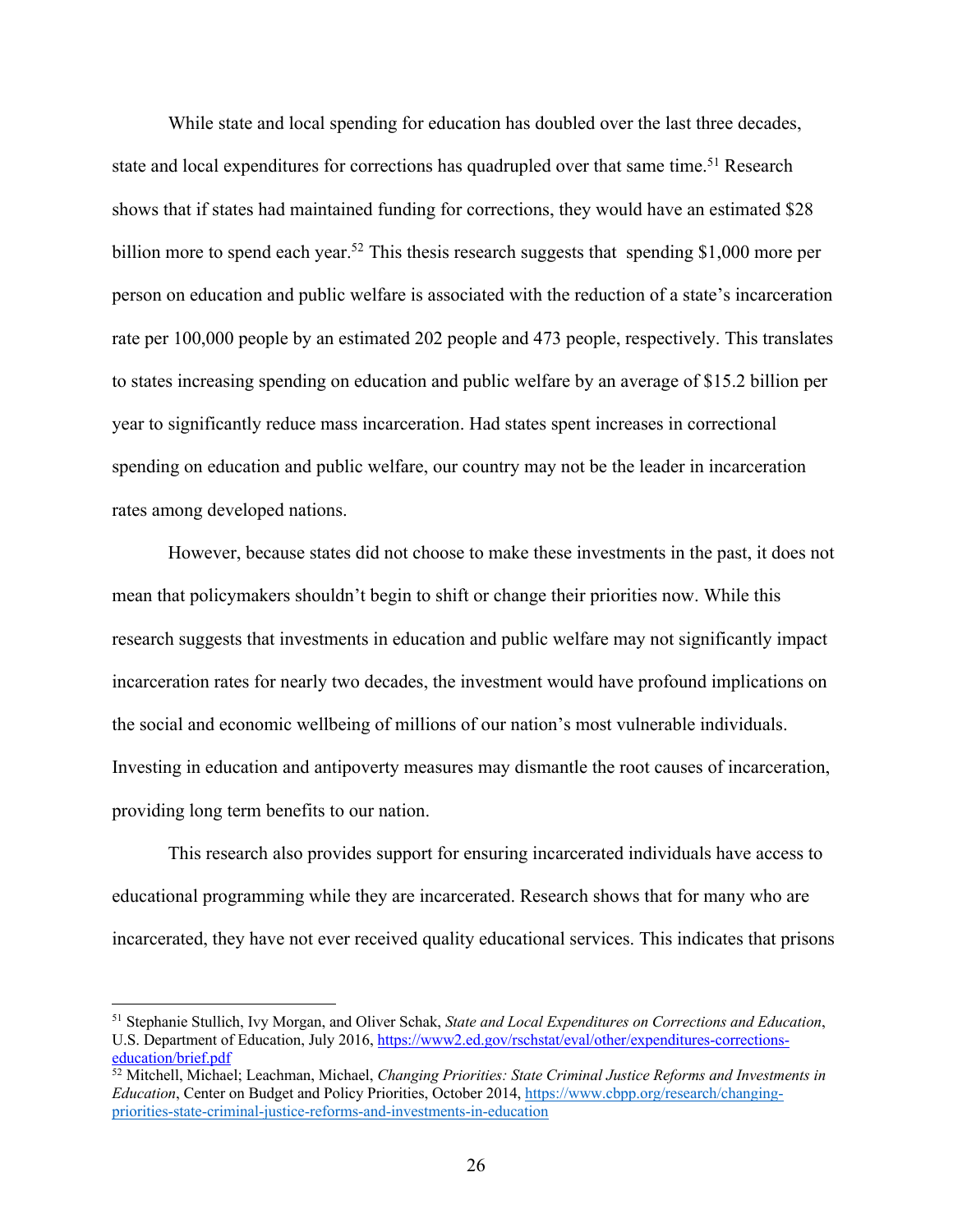should focus more on rehabilitating individuals, rather than punishing them. States that failed to invest adequately in education prior to one's incarceration must make efforts to invest in education during incarceration.

## *Limitations and future research*

While this research suggests that mass incarceration could be virtually eliminated through investments in education and public welfare, there are no states in the sample with no prison population. In addition, the increase in incarceration is largely driven by sentencing laws that require a minimum time served for certain offenses and laws that keep people in prison longer. Investments in education and public welfare spending will need to be made alongside more traditional criminal justice reforms. Furthermore, investments in education and public welfare will not alone reduce the racial bias of the criminal justice system. Specific attention must be paid to eliminating racial disparities in incarceration.

While this research looked specifically at state prison incarceration rates, the criminal justice system also includes individuals in jails, federal facilities, and individuals on probation and parole.<sup>53</sup> Individuals incarcerated in jails are often held before they have been convicted and are largely made up of low-income individuals who cannot afford to pay money bail.<sup>54</sup> Further research that includes this data may provide additional insight on if state investments can reduce jail incarceration.

<sup>53</sup> Wendy Sawyer and Peter Wagner, *Mass Incarceration: The Whole Pie*, Prison Policy Institute, March 2020, https://www.prisonpolicy.org/reports/pie2020.html?c=pie&gclid=EAIaIQobChMIwdaryeu\_6AIVGm6GCh2uRQ9a EAAYASAAEgKdtfD\_BwE

<sup>54</sup> Bernadette Rabuy and Daniel Kopf, *Detaining the Poor: How money bail perpetuates an endless cycle of poverty and jail time*, Prison Policy Institute, May 2016, https://www.prisonpolicy.org/reports/incomejails.html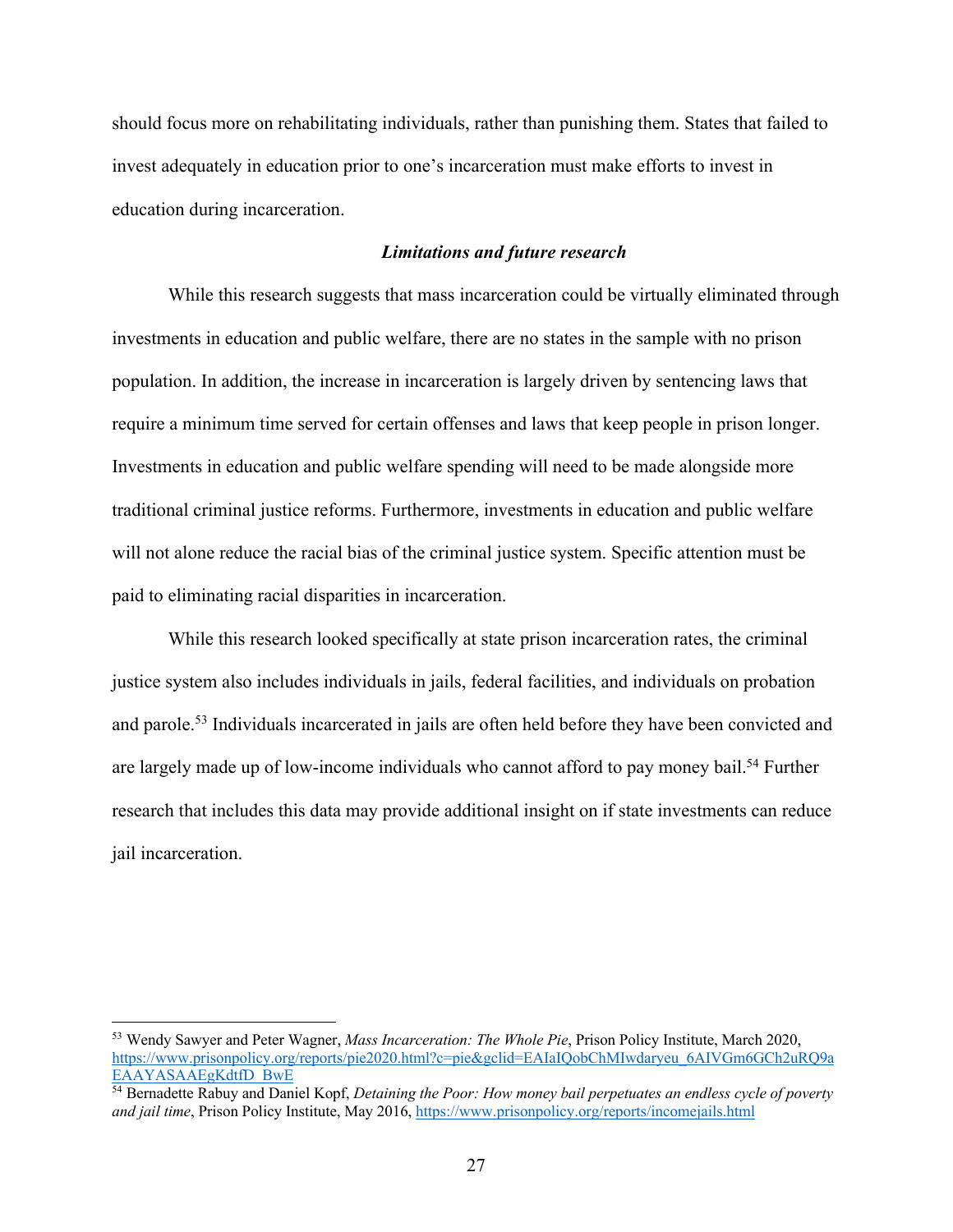#### **CONCLUSION**

This thesis examined the impact of state education and public welfare expenditures on state incarceration rates. The goal was to better understand how providing education and social services to people can have long term benefits, including reducing incarceration rates. This research also sought to shift the narrative that individual actions and behaviors are responsible for mass incarceration and provide evidence that mass incarceration is a result of states failing to meaningfully invest in people.

Through quantitative analysis of a panel data set of 39 states across seven years, this thesis suggests a significant relationship between state investment on education and public welfare and state incarceration rates. These findings contribute to the existing literature showing that people from marginalized backgrounds are more likely to be incarcerated. However, this research places responsibility on the state for failing to provide resources to its people that ultimately leads them to incarceration.

Based on the findings, policymakers have a moral and fiscal imperative to shift investments from corrections to more productive areas in education and public welfare. We know that the criminal justice system unjustly targets poor people and people of color and creates a devastating cycle of poverty for those impacted. It is also incredibly expensive and immoral to continue locking people up with no real solution for ending this cycle. Ensuring people have the necessary resources to succeed can reverse decades of debilitating policies that restrict the promise of our nation.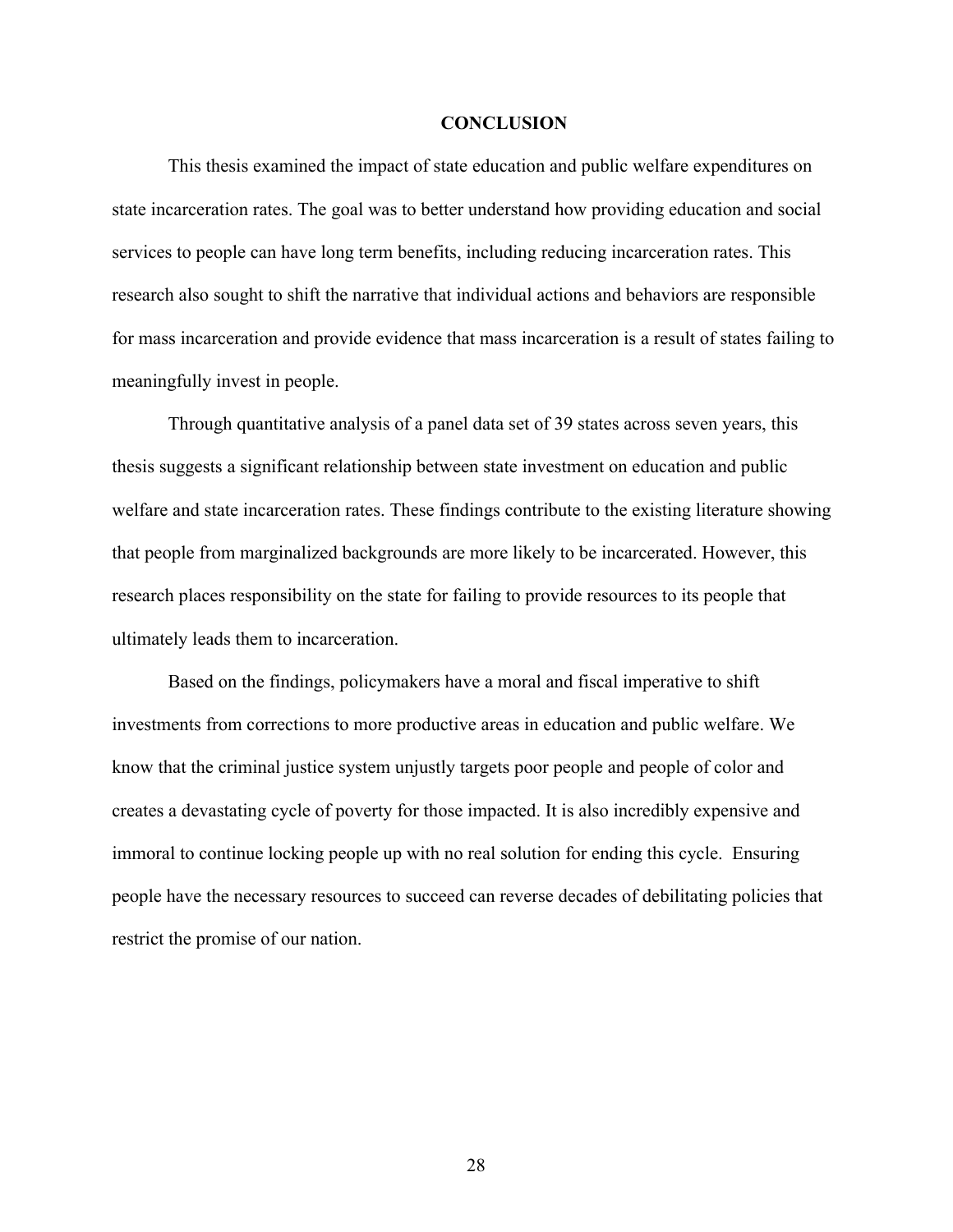# **BIBLIOGRAPHY**

Alexander, Michelle, *The New Jim Crow*, New Press, 2010.

Bertocchi, Graziella, Dimico, Arcangelo, *The racial gap in education and the legacy of slavery,* Journal of Comparative Economics, November 2012, https://doi.org/10.1016/j.jce.2012.04.001

Carson, E. A., *Prisoners in 2014*, 2015. Bureau of Justice Statistics.

Gould, Elise, "Stark black—white divide in wages is widening further," Economic Policy Institute, February 27, 2019, https://www.epi.org/blog/stark-black-white-divide-in-wages-iswidening-further/

Highlights from the U.S. PIAAC Survey of Incarcerated Adults: Their Skills, Work Experience, Education and Training, Program for the International Assessment of Adult Competencies: 2014, National Center for Education Statistics, U.S. Department of Education, https://nces.ed.gov/pubs2016/2016040.pdf.

Holzer, Harry, *Workforce Development as an Antipoverty Strategy: What Do We Know? What Should We Do?,* Urban Institute and IZA, October 2008, http://ftp.iza.org/dp3776.pdf

Justice Policy Institute, *Cellblocks or Classrooms?*, September 2002, http://www.justicepolicy.org/uploads/justicepolicy/documents/02- 09 rep cellblocksclassrooms bb-ac.pdf

Lageson, Sarah; Uggen, Christopher, *How Work Affects Crime—And Crime Affects Work—Over the Life Course*, Handbook of Life-Course Criminology: Emerging Trends and Directions for Future Research, 2013, http://users.soc.umn.edu/~uggen/Lageson\_Uggen\_Handbook\_12.pdf

Looney, Adam; Turner, Nicholas, *Work and opportunity before and after incarceration*, The Brookings Institution, March 2018, https://www.brookings.edu/wpcontent/uploads/2018/03/es\_20180314\_looneyincarceration\_final.pdf

Massey, Douglas, *Segregation and Violent Crime in Urban America*, Russel Sage Foundation.

Mitchell, Michael; Leachman, Michael, *Changing Priorities: State Criminal Justice Reforms and Investments in Education*, Center on Budget and Policy Priorities, October 2014, https://www.cbpp.org/research/changing-priorities-state-criminal-justice-reforms-andinvestments-in-education

National Center for Education Statistics, Digest of Education Statistics, 2015 (NCES 2016-014), Chapter 3, U.S. Department of Education 2016. https://nces.ed.gov/fastfacts/display.asp?id=98

Nellis, Ashley, Greene, Judy, Mauer, Marc, *Reducing Racial Disparity in the Criminal Justice System*, The Sentencing Project, https://www.sentencingproject.org/wpcontent/uploads/2016/01/Reducing-Racial-Disparity-in-the-Criminal-Justice-System-A-Manualfor-Practitioners-and-Policymakers.pdf